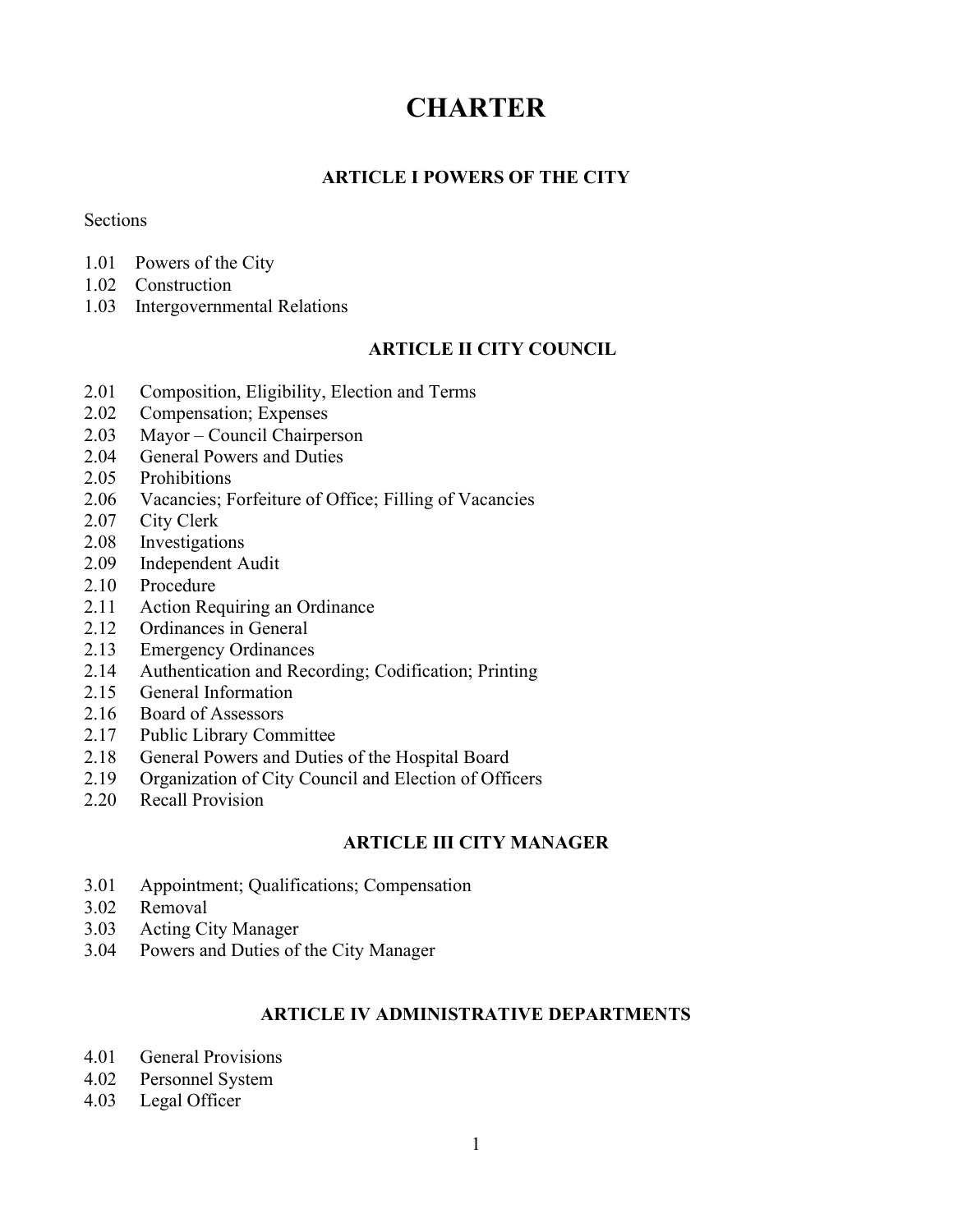# ARTICLE V FINANCIAL PROCEDURES

- 5.01 Fiscal Year
- 5.02 Money Expended
- 5.03 Bonds of Officials
- 5.04 Submission of Budget and Budget Message
- 5.05 Budget Message
- 5.06 Budget
- 5.07 Council Action on Expense and Capital Expense Budget
- 5.08 Public Records
- 5.09 Amendments After Adoption
- 5.10 Lapse of Appropriations
- 5.11 Administration of Budget

### ARTICLE VI APPROPRIATION FOR PUBLIC EDUCATION

6.01 Council Action on Appropriation for Public Education

## ARTICLE VII NOMINATIONS AND ELECTIONS

- 7.01 City Elections
- 7.02 Nominations
- 7.03 Voting Machines
- 7.04 Availability of List of Qualified Voters

## ARTICLE VIII INITIATIVE AND REFERENDUM

- 8.01 General Authority
- 8.02 Commencement of Proceedings; Petitioners' Committee; Affidavit
- 8.03 Petitions
- 8.04 Procedure After Filing
- 8.05 Referendum Petitions; Suspension of Effect of Ordinance
- 8.06 Action on Petitions
- 8.07 Results of Election

## ARTICLE IX GENERAL PROVISIONS

- 9.01 Personal Financial Interest
- 9.02 Prohibitions
- 9.03 Charter Revisions and Amendment
- 9.04 Separability
- 9.05 Rules for Taking Action or Filing Claims Against the City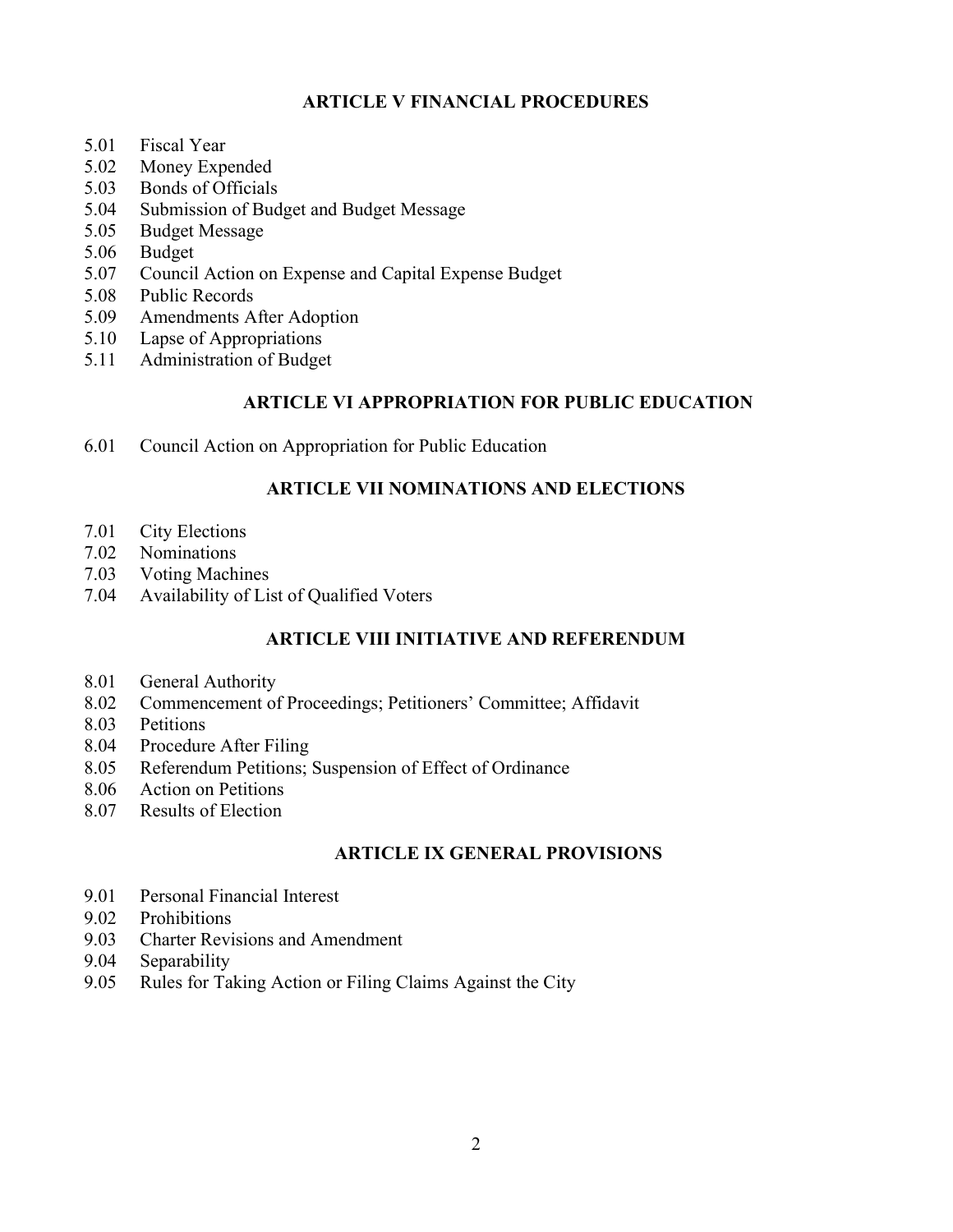# ARTICLE X TRANSITIONAL PROVISIONS

- 10.01 Effective date of this Revision
- 10.02 Effect of this Revision on Existing Law
- 10.03 Effect of this Revision on Existing Ordinances and Contracts
- 10.04 Separability Clause<br>10.05 Expiration of Term
- 10.05 Expiration of Term of Present Elected Officials<br>10.06 Continuance of Employees & Appointed Official
- Continuance of Employees & Appointed Officials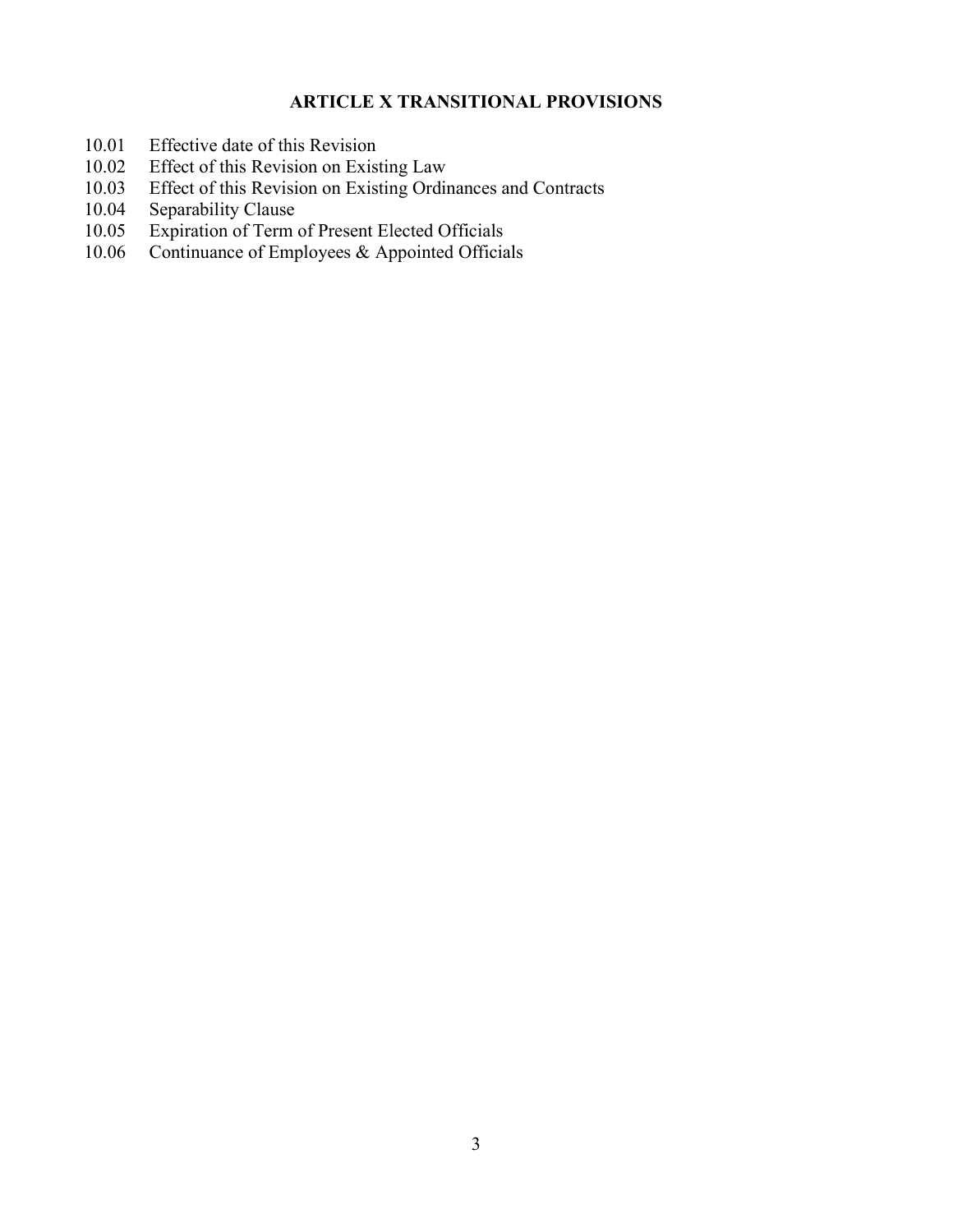### AN ACT TO PROVIDE A CITY COUNCIL - MANAGER FORM OF GOVERNMENT FOR CARIBOU Preamble

We the people of the City of Caribou, County of Aroostook, State of Maine, grateful for the freedoms we enjoy, working together for our common good and in order to secure for ourselves all the benefits of local government conferred by the Constitution and the laws of the State of Maine do hereby enact this charter for the City of Caribou.

# ARTICLE I POWERS OF THE CITY

#### Sec. 1.01 Powers of the City.

The City shall have all powers possible for a city to have under the constitution and laws of this State as fully and completely as though they were specifically enumerated in this Charter.

### Sec. 1.02 Construction.

 $\overline{a}$ 

The powers of the City under this Charter shall be construed liberally in favor of the City, and the specific mention of particular powers in the Charter shall not be construed as limiting in any way the general power stated in this article.

### Sec. 1.03 Intergovernmental Relations.

The City may exercise any of its powers or perform any of its functions and may participate in the financing thereof, jointly or in cooperation by contract or otherwise, with any one or more States or Civil divisions or agencies thereof, or the United States or any agency thereof.

### ARTICLE II CITY COUNCIL

### Sec. 2.01 Composition, Eligibility, Election and Terms.

(a) Composition. There shall be a City Council of seven (7) members elected by qualified voters of the City at large to serve staggered three (3) year terms each.

(b) Councilor Eligibility. Each City Councilor must:

(1) Be qualified voters of the City.

(2) Not hold any other City Office or hold a position that has its wages based upon the City Council approved annual expense budget, and

(3) On or before December  $31<sup>st</sup>$  of each year, sitting Councilors shall have all annual personal and real property taxes due to the city paid in full. Councilors-elect shall have all personal and real property taxes due to the city paid in full prior to taking their oath of office. None of the above eligibility requirements shall be interpreted to preclude someone from running for public office.

(c) Election and terms. The regular election of municipal officials shall be held on the first Tuesday of November after the first Monday in each year, in the manner provided in Article VII. The terms of municipal officials shall begin the first business day of January.

(d) Officers of City. The members of the City Council shall be and constitute the municipal officers of the City of Caribou for all purposes required by statute.

Historical Note: Sec. 2.01(c) as amended November 5, 2013; Sec. 2.01(b) as amended November 2, 2021.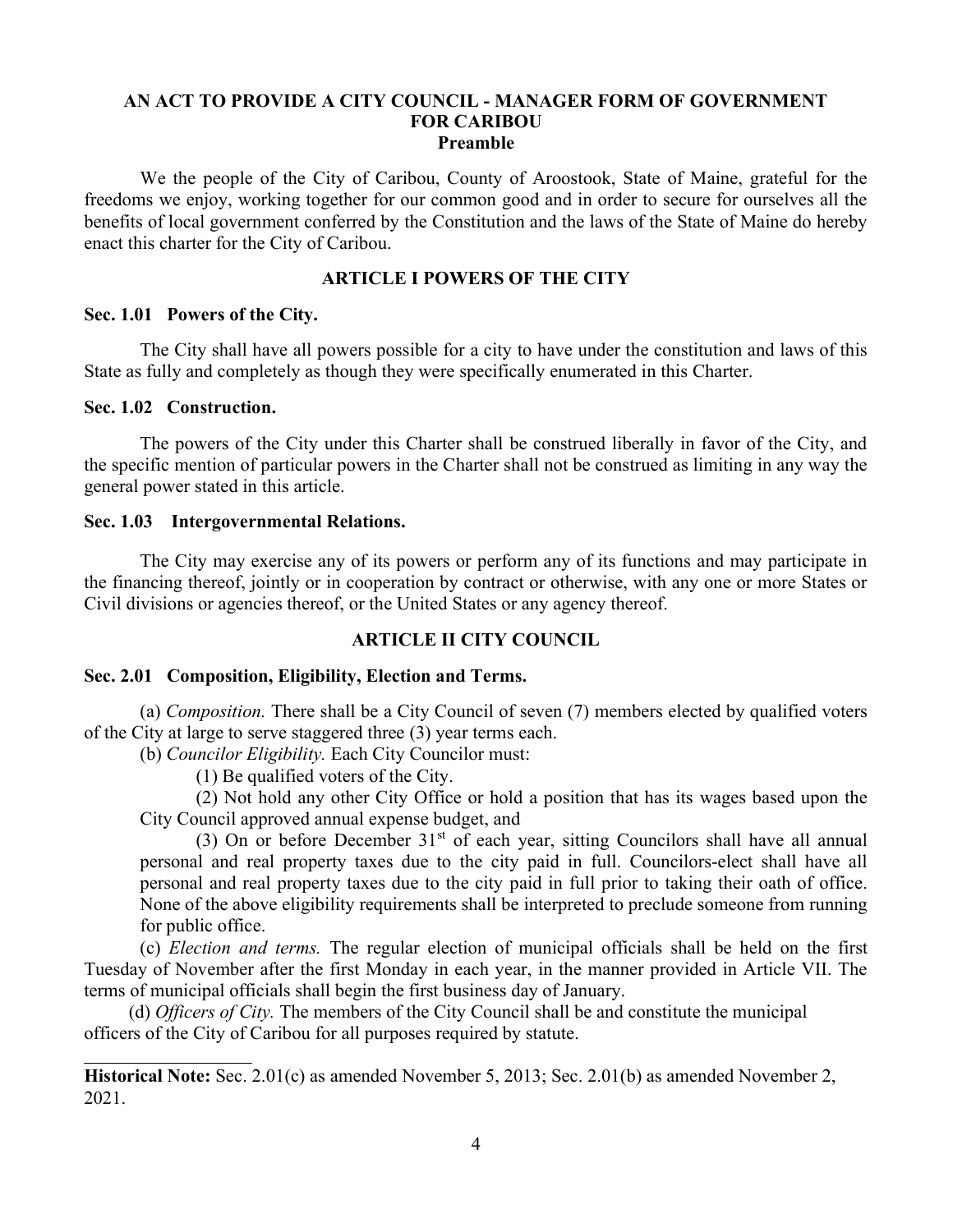### Sec. 2.02 Compensation; Expenses.

The annual salary of Councilors shall be as follows:

 Each Councilor shall receive \$50.00 for each regular meeting, budget workshop meeting, or meeting of committees to which they have been assigned, and \$30.00 for each special meeting for a maximum of \$1,500.00 per year. The Mayor shall receive \$500.00 and the Deputy Mayor shall receive \$150.00 additional pay as a result of the position. Increases are to be effective on the first council meeting in January 2013. Councilors shall receive their actual and necessary expenses incurred in the performance of their duties of office. A councilor may elect to receive all of, a portion of or not to receive compensation for a calendar year.

 The annual salary of Councilors, Mayor and Deputy Mayor and any adjustments in salaries shall be in accordance with the following procedures:

 The Council may determine the annual salary of Councilors by ordinance, but no ordinance increasing such salary shall become effective until the date of commencement of the terms of Councilors elected at the next regular election, provided that such election follows the adoption of such ordinance by at least six months.

Historical Note: Sec. 2.02 as amended November 5, 2013.

### Sec. 2.03 Mayor-Council Chairperson.

l

 $\overline{a}$ 

The Council shall elect from among its members, officers of the City who shall have the titles of Mayor or Council Chairperson, and Deputy Mayor or Council Vice Chairperson, each of whom shall serve an annual term. The Mayor or Council Chairperson shall preside at meetings of the Council, shall be recognized as head of the City Government for all ceremonial purposes and by the governor for purposes of Military law, but shall have no administrative duties. The Mayor shall, subject to the approval of the City Council, appoint all Council Committees, name the Chairperson of said Committees and determine the duties of said Committees. The Deputy Mayor or Council Vice Chairperson shall act as Mayor or Council Chairperson, during the absence or disability of the Mayor or Council Chairperson.

### Sec. 2.04 General Powers and Duties.

All powers of the City shall be vested in the Council except as otherwise provided by law or this Charter and the Council shall provide for the exercise thereof and for the performance of all duties and obligations imposed on the City by law.

Councilors are expected to attend all regular council meetings, city budget workshop meetings, and meetings of councilor committees to which they have been assigned, unless excused by the council.

Historical Note: Sec. 2.04 as amended November 2, 2021.

### Sec. 2.05 Prohibitions.

(a) Appointments and removals. Neither the Council nor any of its members shall in any manner dictate the appointment or removal of any city administrative officers or employees whom the Manager or any of his/her subordinates are empowered to appoint, but the Council may express its views and fully and freely discuss, with the Manager, anything pertaining to appointment and removal of such officers and employees.

(b) Interference with administration. Except for the purpose of inquiries and investigation under Section 2.08, the Council or its members shall deal with City officers and employees who are subject to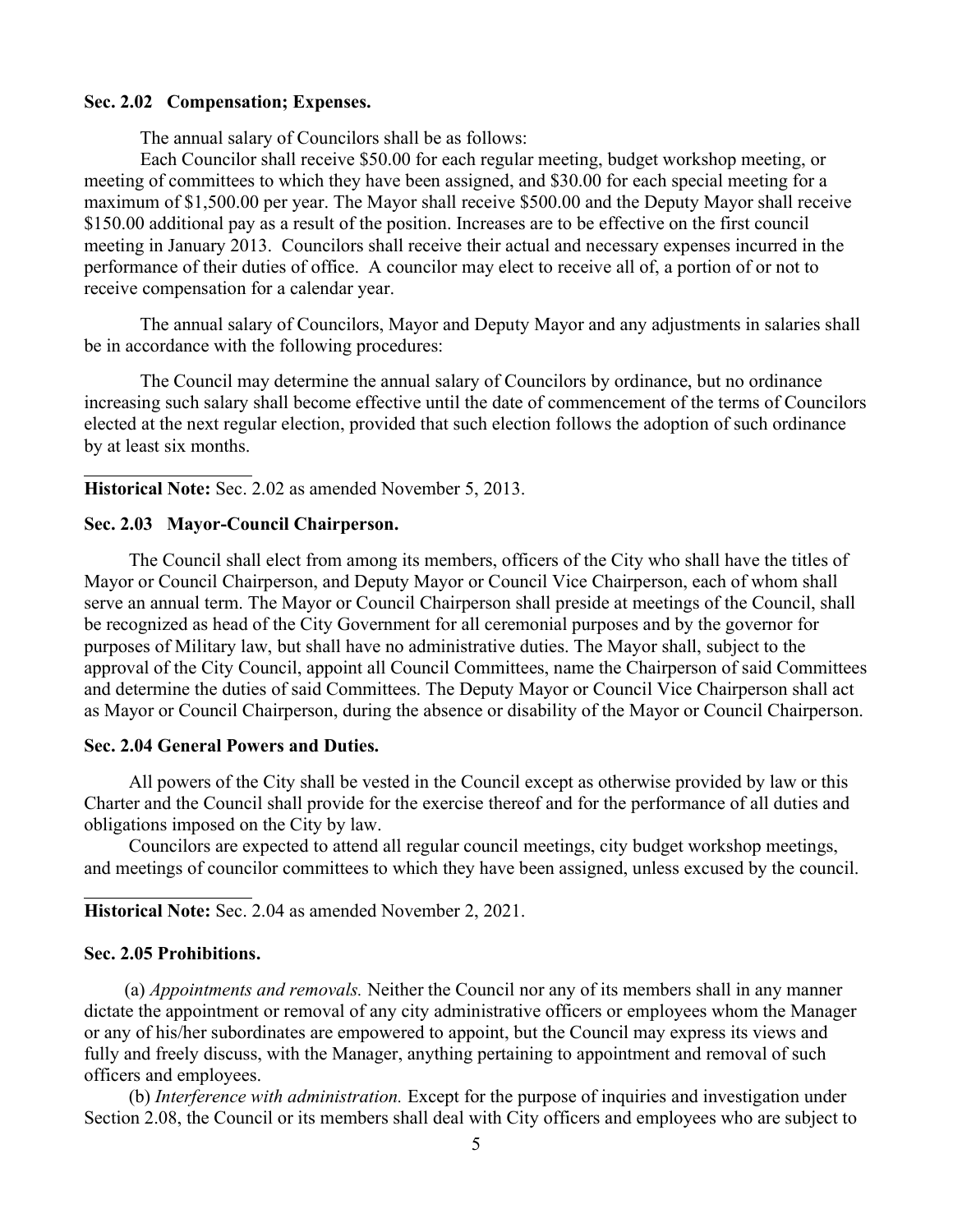the direction and supervision of the Manager, solely through the Manager, and neither the Council nor its members shall give orders to any such officer or employee, either publicly or privately.

Historical Note: Sec. 2.05 as amended November 2, 2021.

l

### Sec. 2.06 Vacancies; Forfeiture of Office; Filling of Vacancies.

(a) Vacancies. The office of a Councilor shall become vacant upon death, resignation, removal from office in any manner authorized by law for forfeiture of office.

(b) Forfeiture of office. A Councilor shall forfeit office if he/she:

(1) lacks at any time during term of office any qualification for the office prescribed by this Charter or by law,

(2) violates any provisions of the Charter,

(3) is convicted of a crime involving moral turpitude,

(4) fails to attend 80% of regular meetings of the Council without being excused by the Council,

(5) or willfully discloses information discussed, observed or perused during any executive session, properly called and voted upon by a majority vote of the Council,

(6) fails to pay all annual personal and real property taxes on or before December  $31<sup>st</sup>$  of the previous year,

(7) fails to attend, in a calendar year, at least 80% of all budget workshop meetings and meetings of councilor committees to which they have been assigned, unless excused by the council. Community boards or meetings where a Councilor acts in a liaison role are excluded from this requirement.

(c) Procedure. The Council shall notify offending councilor of the alleged forfeiture offense during open council session and in writing. A copy of the written offense shall also be delivered to the City's legal counsel for review.

 (1) A hearing regarding the alleged forfeiture offense shall be held during open session of the next regularly scheduled Council meeting. The Council shall be the sole judge of the qualification of its members and of the grounds of forfeiture, but the decision of the Council shall be subject to review by the Court.

(2) The forfeiture shall be stated for the records/journal.

(3) The offending councilor shall be given the opportunity to state his/her case.

 (4) At the conclusion of the hearing, the Council shall vote on whether or not a forfeiture of office has occurred. If the Council vote affirms that a forfeiture of office has occurred, the offending councilor shall have the opportunity to resign his/her office.

(5) If a resignation is not forthcoming, the Council shall call for a vote for dismissal.

(d) Filling of vacancies. A vacancy in any elected office shall be filled for the remainder of the unexpired term, if any, at the next regular or special municipal election or referendum held not less than 60 days from the occurrence of the vacancy, but the Council, by a majority vote of its members, shall appoint a qualified person within 30 days of a vacancy to fill the vacancy until the person elected to serve the remainder of the unexpired term takes office. This provision shall also apply to the position of Mayor, Council Chairperson, (or) Deputy Mayor.

Historical Note: Sec. 2.06 (b)(4) and (b)(7) as amended November 2, 2021.

### Sec. 2.07 City Clerk.

l

The Council shall appoint an officer of the City who shall have the title of City Clerk and the City Clerk shall be the ex officio secretary of the Council. If the said City Clerk fails to act, the Council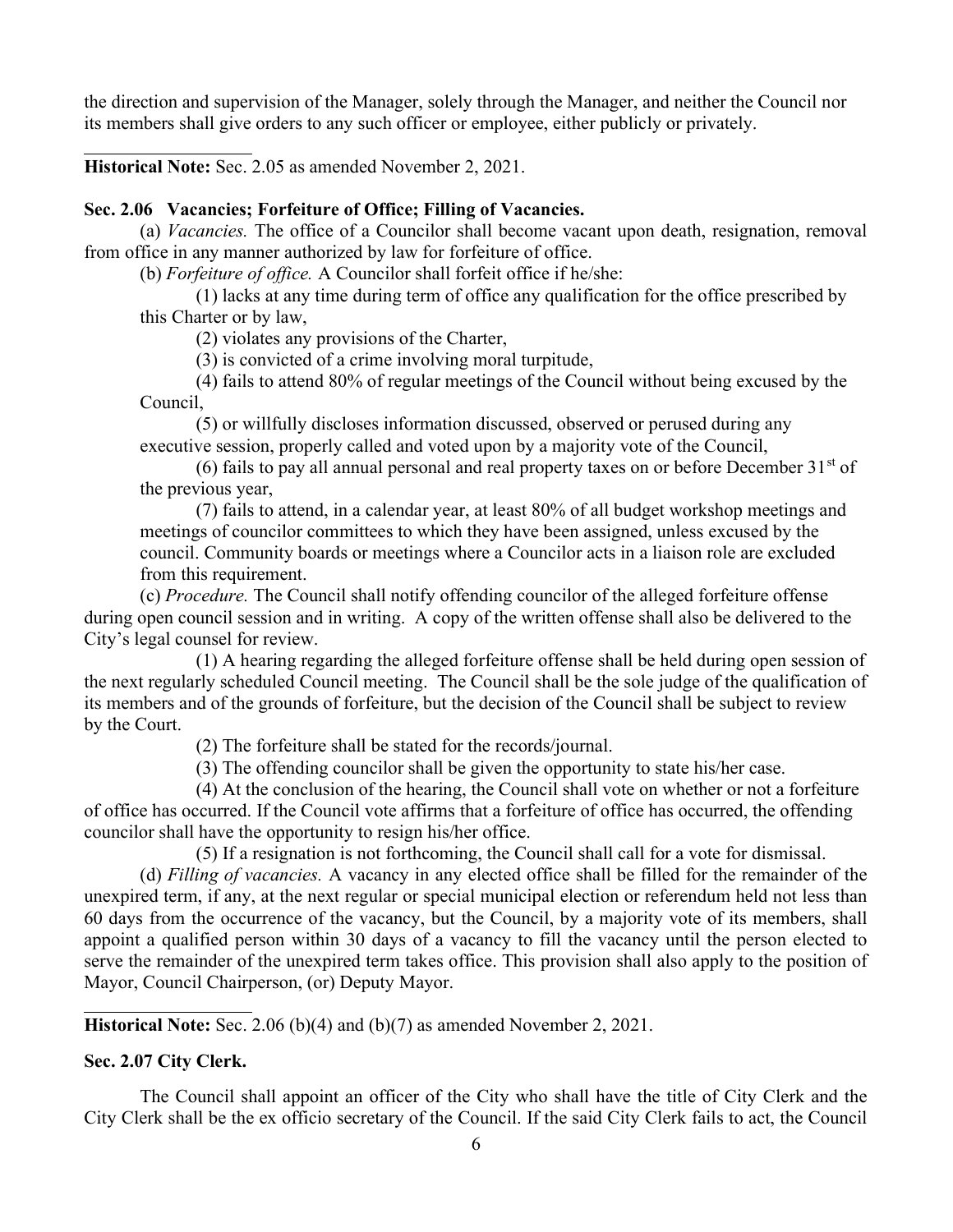can elect anyone qualified to said office. The acting secretary or the City Manager shall give notice of Council meetings to its members. City Clerk shall appoint a Deputy Clerk with the approval of the City Council.

### Sec. 2.08 Investigations.

The Council may make investigations into the offices of the City and the conduct of any City department, office, or agency and for this purpose, may subpoena witnesses, administer oaths, take testimony and require the production of evidence. Any person who fails or refuses to obey a lawful order issued in the exercise of these powers by the Council shall be guilty of a misdemeanor and punishable by a fine of not less than \$50.00 or by imprisonment for not more than 30 days or both.

### Sec. 2.09 Independent Audit.

The Council shall provide for an independent annual audit of all City accounts and may provide for such more frequent audits as it deems necessary. Such audits shall be made by a certified public accountant or firm of such accountants who have no personal interest direct or indirect, in the fiscal affairs of the City government or any of its officers and must use accounting practices defined to be used as national standards for municipal governments.

The Council shall require competitive bids; designate such accountant or firm annually or for a period not exceeding three years. If the State makes such an audit, the Council may accept it as satisfying the requirements of this section.

### Sec. 2.10 Procedure.

(a)Meetings. The Council shall conduct Regular Meetings at least once in every month at such times and places as the Council may prescribe by rule. Special Meetings or Workshop Meetings may be held on the call of the Mayor, Council Chairperson, or a majority of the members of the Council. This section shall not apply to the call of Council Committee Meetings having less than three Councilors constituting the committee. Whenever practicable, all meetings shall be called with no less than twelve (12) hours notice to each member. All Council and Committee meetings, except for personnel and executive sessions, shall be open to the public and televised when held in Council Chambers; however, the Council may call an executive session in accordance with the provisions of Maine State Law, as amended from time to time. A majority of the members of the Council shall constitute a quorum for the transaction of business.

- i) Regular Meetings shall be those Council meetings as prescribed by rule for the normal and anticipated business of the City at which legislative action by vote is anticipated to be necessary.
	- a. Agenda will be made available to the public by 12:00 p.m. on Friday, prior to regularly scheduled meeting.
	- b. There shall be a time slot of at least 15 min available at the beginning of each regularly scheduled meeting, for input from residents or tax payers of Caribou. The council will maintain a Rule of Procedure to allow public comment on agenda and non-agendas item at the start of each council meeting. All requests will be honored.
- ii) Special Meetings shall be those called pursuant to 2.10(a) in addition to Regular Meetings due to the necessity of time at which legislative action by vote is anticipated to be necessary.
- $\overline{iii}$  Workshop Meetings shall be those called pursuant to 2.10(a) at which legislative action by vote will not be made and the meeting is expressly for the receipt of information or the development of work products which may require future legislative action by vote at either a Regular or Special Meeting.
- $iv)$  Council Committee Meetings shall be those Council appointed committees having three or more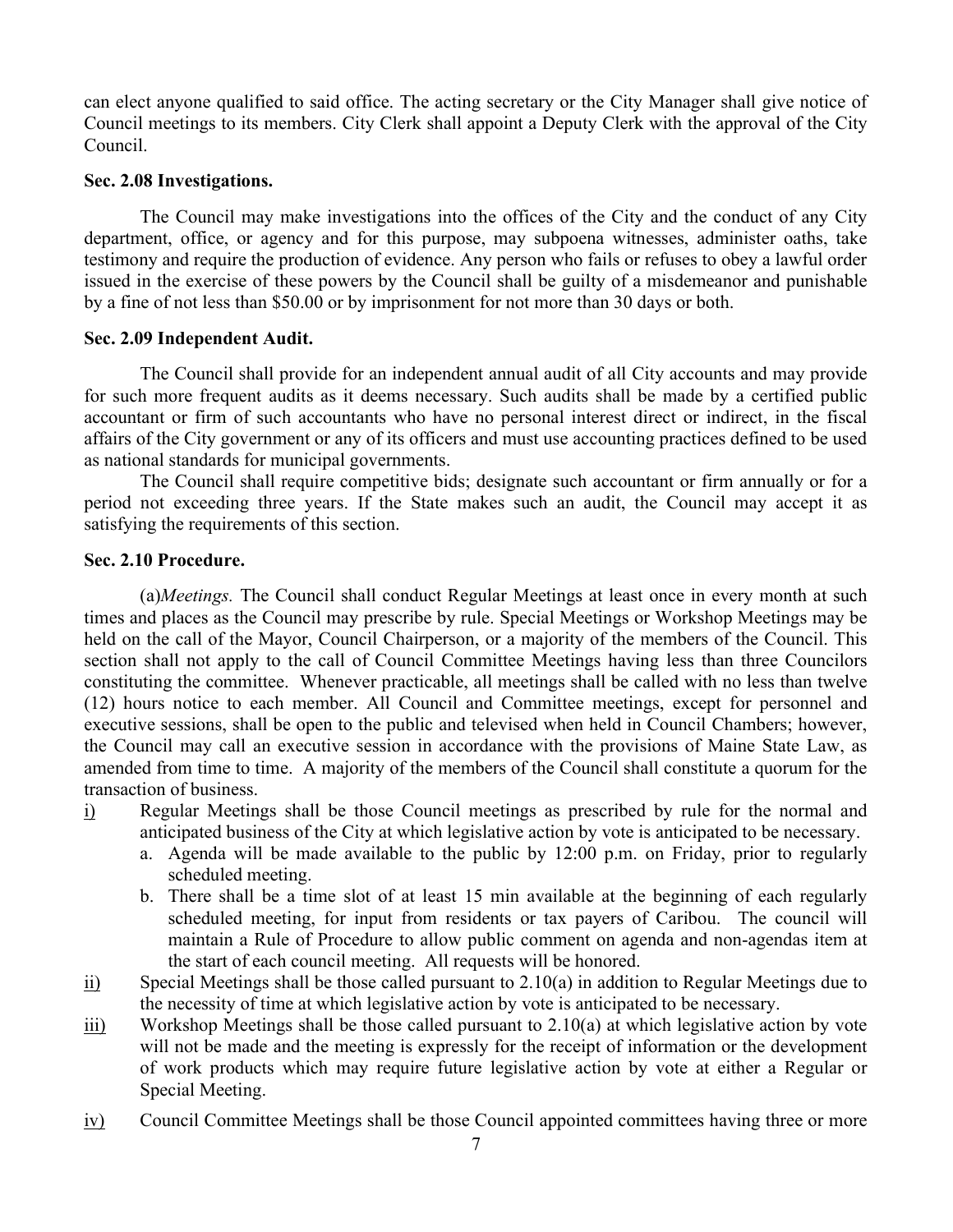Councilors as part of the committee constituting a public meeting and the necessity to call pursuant to 2.10(a) as a Regular, Special or Workshop meeting. Less than three Councilors participating in a committee shall not necessitate the call under this section.

 (b) Rules and journal. The rules contained in the current edition of Roberts' Rules of Order Newly Revised shall govern the Council in all cases to which they are applicable and in which they are not inconsistent with this Charter and any special rules of order that the Council may adopt. The Council shall keep a journal of its proceedings. The journal shall be a public record.

(c) Voting. Voting shall be by show of hands or roll call. The yeas and nays shall be recorded in the journal. A secret ballot shall be allowed only in the selection of the Mayor and Deputy Mayor.

### Sec. 2.11 Action Requiring an Ordinance.

In addition to other acts required by law or by specific provisions of this Charter to be done by ordinance, those acts of the City Council shall be by ordinance which:

(1) Adopt or amend an administrative code or establish, alter, or abolish any City department, office or agency.

(2) Provide for a fine or other penalty or establish a rule or regulation for violation of which a fine or other penalty is imposed.

(3) Levy taxes, except as otherwise provided in Article V with respect to the property tax levied by adoption of the budget.

(4) Grant, renew or extend a franchise.

(5) Regulate the rate charged for its services by a Municipal Public Utility.

(6) An ordinance is required to borrow money except that a resolution is sufficient in the following circumstances:

(a) to borrow money for a project authorized by a voter referendum;

(b) for notes in anticipation of taxes;

(c) in anticipation of municipal bond revenues which have already been approved.

(7) Adopt with or without amendment ordinances proposed under the initiative power, and

(8) Amend or repeal any ordinance previously adopted, except as otherwise provided in Article VIII with respect to repeal of ordinances reconsidered under the referendum power. Acts other than those referred to in the preceding sentence may be done either by ordinance or by resolution.

(9) Changes in the personnel policy.

Ordinances are not required for the City Council to convey or lease lands. However, no real estate transaction, excepting those involving tax acquired properties, may be approved by the Council without first conducting a public hearing preceded by a seven (7) day public notice. Tax Acquired Property transactions shall be handled in accordance with the city's retention or disposition of tax acquired property ordinance.

Historical Note: Sec. 2.11 as amended November 2, 2021.

#### Sec. 2.12 Ordinances in General.

l

(a)Adoption notice. The City Council shall pass such municipal ordinances as they think necessary and proper, governed by the authority which cities have to enact ordinances under the State of Maine, Title 30-A, statutes and amendments thereto; provided that any such ordinances shall be properly adopted if a public hearing has been held thereon after not less than seven (7) days notice thereof, which notice need only contain the title of the proposed ordinance and a brief summary of its contents together with the time and place of said hearing.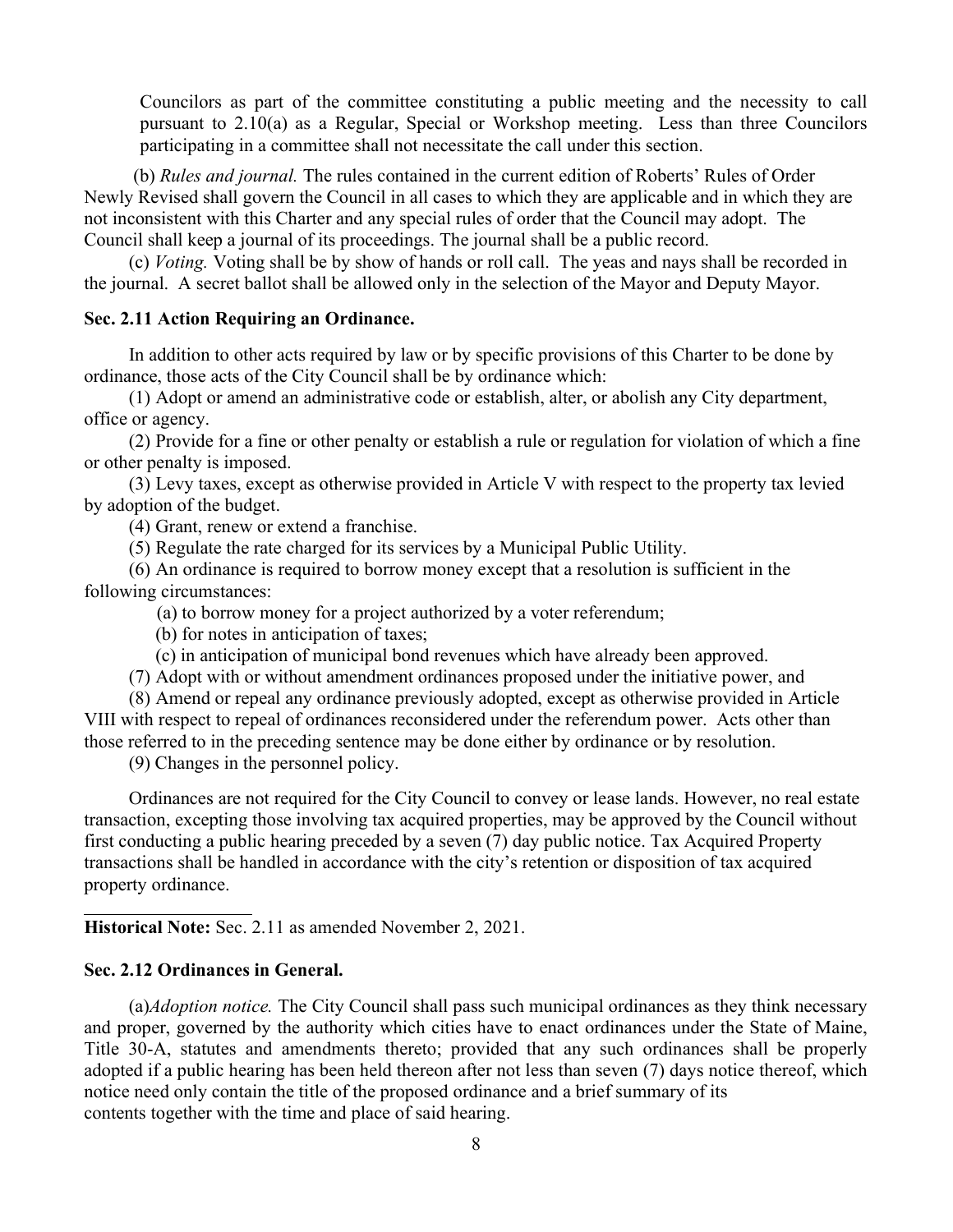(b)Existing ordinances. All existing ordinances of the City of Caribou shall be retained as active ordinances under this City Charter.

 (c)Procedure. An ordinance may be introduced by any member at any regular or special meeting of the Council providing it is in writing in the form required for final adoption and contains only one subject which is clearly expressed in its title and upon introduction of an ordinance, the City Clerk shall distribute a copy to each Council member and to the City Manager, shall file a reasonable number of copies in the office of City Clerk and such other public places as the Council may designate, and shall publish the ordinance together with notice setting out the time and place for a public hearing which shall follow the publication by at least seven days, may be held separately or in connection with a regular or special council meeting and may be adjourned from time to time; all persons interested shall have an opportunity to be heard. After the hearing, the Council may adopt the ordinance with or without amendment or reject it, but if it is amended as to any matter of substance, the Council may not adopt it until the ordinance or its amended sections have been subjected to all the procedures hereinbefore required in the case of a newly introduced ordinance. As soon as practicable after adoption of any ordinance, the City Clerk shall have it published again together with a notice of its adoption.

 (d) Effective date. Except as otherwise provided in this Charter, every adopted ordinance shall become effective at the expiration of 30 days after adoption or at any later date specified therein.

(e) "Publish" defined. As used in this section, the term "publish" means to provide notice of the ordinance to one or more newspapers of general circulation in the City, public notice is posted to the City's website, social media sources and public access station, and notice is posted in three public locations along with a brief summary of the ordinance, and (2) the places where copies have been filed and the times when they are available for public inspection.

Historical Note: Sec. 2.12 (e) as amended November 2, 2021.

### Sec. 2.13 Emergency Ordinances.

l

(a) To meet a public emergency affecting life, health, property, or the public peace, the Council may adopt one or more emergency ordinances, but such ordinances may not levy, taxes, grant, renew or extend a franchise, regulate the rate charged by any municipal public utility for its services or authorize the borrowing of money except as provided in subsection 5.07(b) or 5.09(b). An emergency ordinance shall be introduced in the form and manner prescribed for ordinances generally, except that it shall be plainly designated as an emergency ordinance and shall contain, after the enacting clause, a declaration stating that an emergency exists and describing it in clear and specific terms. After its adoption the ordinance shall be published and printed as prescribed for other adopted ordinances. It shall become effective upon adoption or at such later time as it may specify.

(b) Every emergency ordinance except one made pursuant to Section 5.09(b) herein shall automatically stand repealed as of the 61st day following the date on which it was adopted, but this shall not prevent reenactment of the ordinance in the manner specified in this section if the emergency still exists. An emergency ordinance may also be repealed by adoption of a repealing ordinance in the same manner specified in this section for adoption of emergency ordinances. (Amended: 11/08/94)

### Sec. 2.14 Authentications and Recording; Codification; Printing.

(a) Authentication and recording. The City Clerk shall authenticate by signature and record in full in a properly indexed book, kept for that purpose, all ordinances and resolutions adopted by the Council.

(b)Codification. The general codification of all City ordinances and resolutions having the force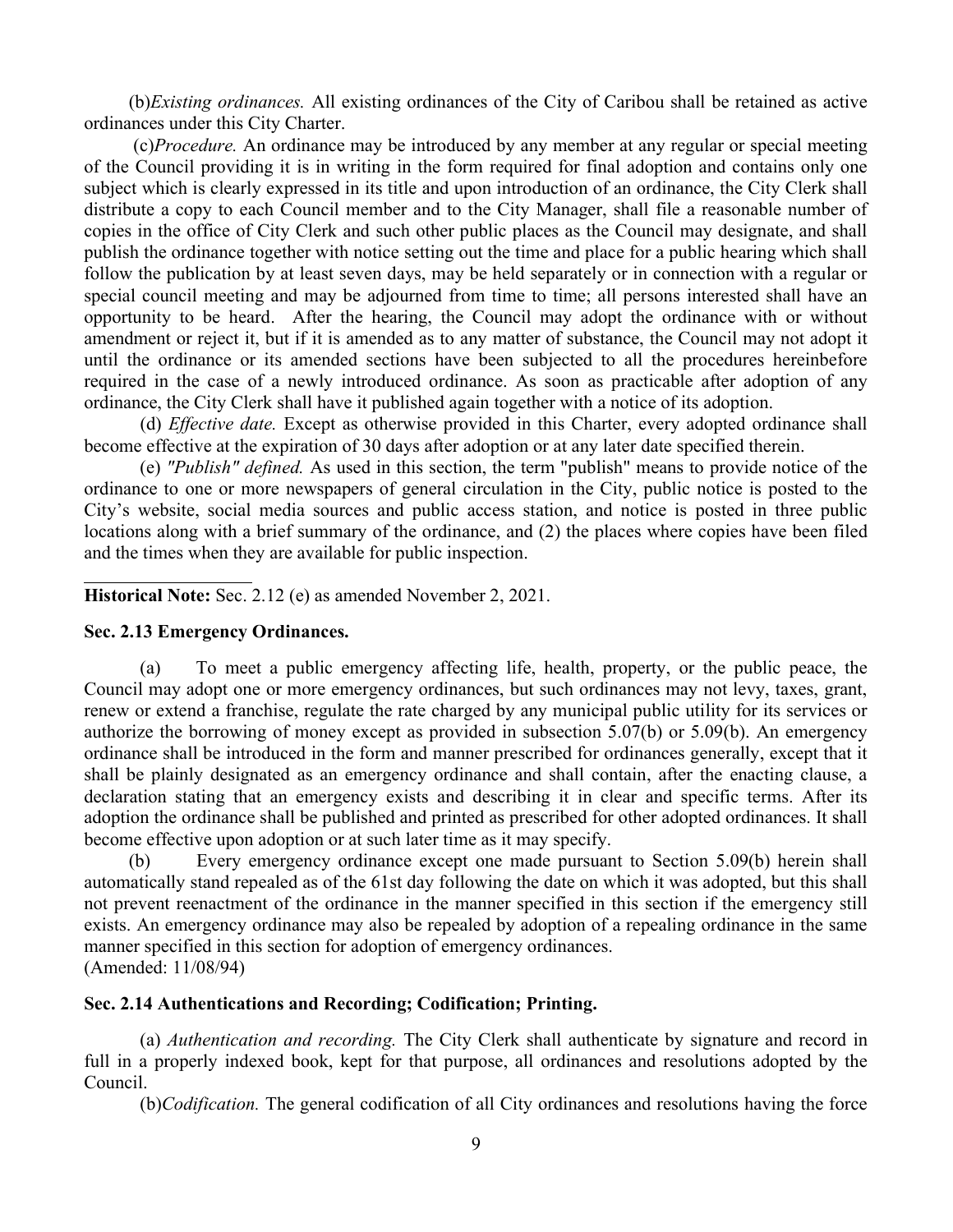of and effect of law shall be adopted by the Council by ordinance and shall be published promptly in electronic form and bound or loose-leaf form together with this Charter and any amendments thereto, pertinent provisions of the Constitution and other laws of the State of Maine and such codes of technical regulations and other rules and regulations as the Council may specify. This compilation shall be known and cited officially as the Caribou City Code. Copies of the Code shall be furnished to City officers, placed in libraries and public offices for free public reference and made available for purchase by the public at a reasonable price.

### Sec. 2.15 General Information.

There shall be in all: Seven (7) City Councilors; three (3) members of the Board of Managers of the Jefferson Cary Hospital Fund; seven (7) members of the Library Committee; nine (9) appointed directors of Cary Medical Center together with two ex-officio members, namely the City Manager and the chairperson of the Board of Managers of the Jefferson Cary Hospital Fund; three (3) members of the Board of Assessors; three (3) trustees of the Hospital District; five (5) members of the Caribou Utilities District.

#### Sec. 2.16 Board of Assessors.

 There shall be a three person Board of Assessors, appointed by the City Council. The Chairperson shall be elected from among the membership. Members shall hold office for a term of three (3) years or until their successors are appointed and qualified. The City Council shall appoint a member to the Board of Assessors to fill the unexpired term whenever a vacancy may occur on the Board of Assessors. The Assessors appointed as above provided shall exercise the powers as described in Title 36, M.R.S., Chapter 105, Section 701, et seq. "Powers and Duties of Assessor"

#### Sec. 2.17 Public Library Committee.

 The City Council of Caribou shall appoint by a majority vote of the membership, a Public Library Committee of not exceeding seven (7) members. As each term expires, the City Council shall annually elect for five (5) years one or more members to fill, in the usual manner, the vacancies which have occurred. The Committee shall organize and designate its chairperson. The Caribou Public Library Committee shall be responsible for the management of the library and to submit reports as requested by the City Council.

### Sec. 2.18 General Powers and Duties of the Hospital Board.

(a) There shall be a Board of Directors of the Cary Medical Center, composed of nine (9) members to be appointed by the City Council plus two additional ex-officio members, the City Manager and the Chairperson of the Board of Managers of the Jefferson Cary Hospital Fund; no less than eight of the eleven members of the Board of Directors of Cary Medical Center shall be residents of the City of Caribou.

(b) The Board of Directors shall organize annually and appoint its own Chairperson. The Board shall be charged with the responsibility of:

 (1) Providing for, as a minimum standard, the delivery of patient care at a level consistent with full licensure by the State of Maine, and accreditation as necessary or appropriate.

(2) Maintaining medical records necessary for such accreditation and licensure.

(3) Maintenance and care of all City owned hospital buildings and grounds and compliance with maintenance obligations regarding any leased hospital building and ground.

(4) Maintaining financial records in accordance with generally accepted account principles and the requirements of applicable governmental third-party payors.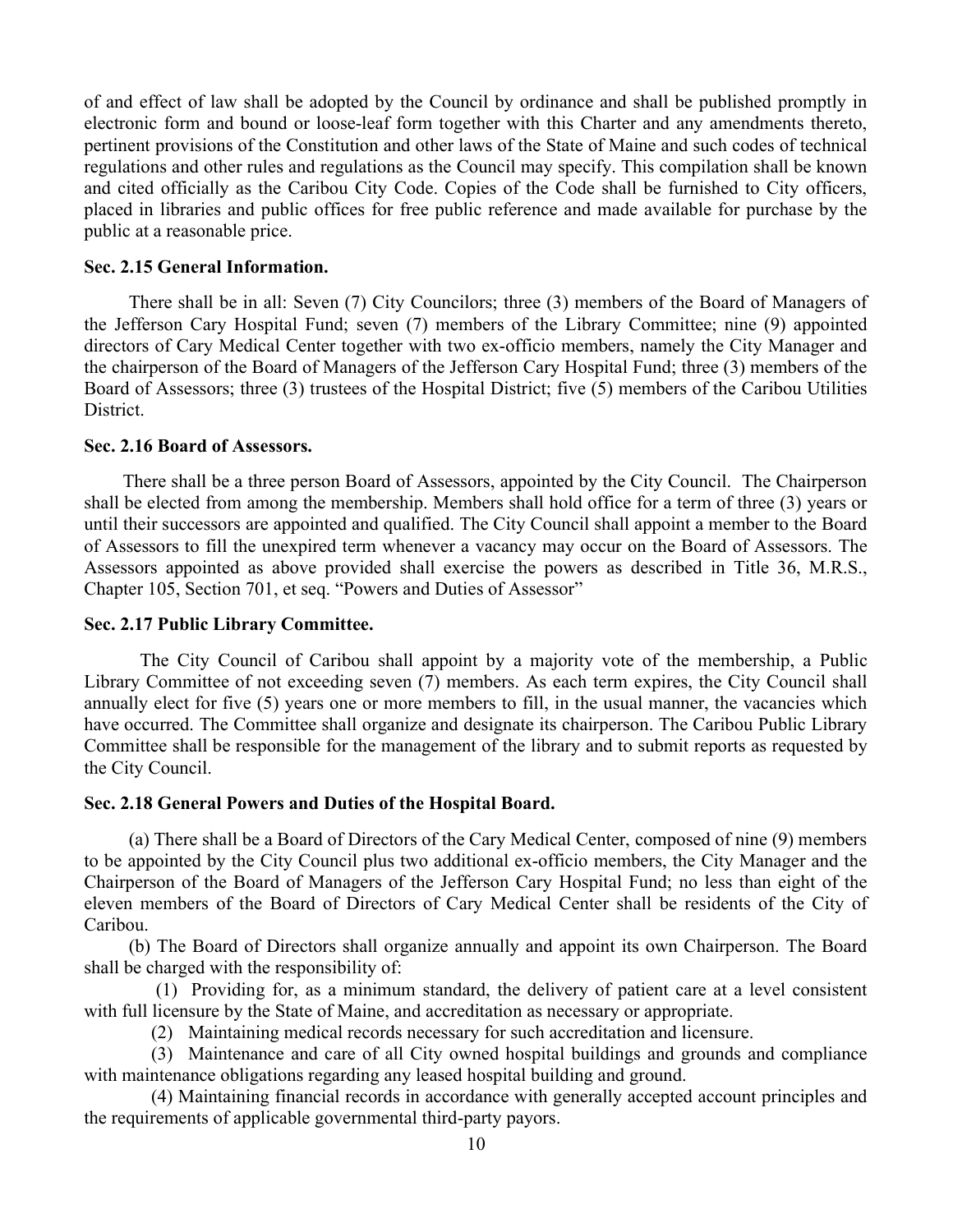(5) Submitting quarterly statements and periodical reports regarding capital improvements and general business to the City Council.

(6) Appointing hospital legal counsel and auditor; and

(7) Submitting to the City Council for final decision where required by, and in accordance with, Section 5.07, expenditures for capital improvements.

(8) Seeking to meet, to the extent reasonably possible, the basic medical needs of the community;

(c) Notwithstanding any other provisions of this Charter, if it shall determine that doing so is in the best interests of the inhabitants of the City, the City Council shall, by ordinance, decide not to operate a municipal hospital, terminate any lease the City may have with the Caribou Hospital District, and convey, consistent with law and on such terms and conditions as it may determine, the hospital assets and liabilities of Caribou to appropriate others, specifically including any new, nonprofit corporation or corporations.

#### Sec. 2.19 Organization of City Council and Election of Officers.

(a) The City Council shall meet on the first business day of January each year and organize by electing by written ballot and by majority vote of the whole membership one of its members as Mayor or Chairperson and one of its members as Deputy Mayor or Vice Chairperson, and:

(1) A City Treasurer to serve for the ensuing year that may at his/her option appoint a Deputy City Treasurer, subject to the approval of the City Council.

(2) A City Clerk to serve for the ensuing year in accordance with Section 2.07.

(3) An auditor in accordance with Section 2.09.

(4) Tax Collector who shall serve, as provided for under the revised statutes of 1964 and amendments thereto. The City Manager may be Tax Collector if the Council so elects.

(5) Overseer(s) of the General Assistance program.

(6) Appoint all Boards and Commissions as required by this Charter.

#### Sec. 2.20 Recall Provision

Any member of the Caribou City Council may be recalled and removed from elected office by the voters of the City as herein provided.

(a) Procedure. Any five (5) qualified voters of the City may begin the recall procedure by signing and filing with the City Clerk an affidavit stating they will constitute the petitioners' committee and be responsible for circulating the petition and filing it in proper form, stating their names and addresses and specifying the address to which all notices to the committee are to be sent, containing the name(s) of the member(s) of the City Council whose removal is sought. Thereafter, the Clerk shall, during regular business hours, for the following sixty (60) business days, keep the petition open for signature by registered voters of the City. In addition, the City Clerk shall also cause petition forms, together with copies of the attached affidavit, to be prepared and made available for circulation during said sixty (60) business days by any registered voters of the City. The number of petition forms and attached affidavit copies to be made available shall be able to accommodate signatures of at least twenty (20) per cent of the registered voters of the City. No voter may sign the petition more than once. At the expiration of said sixty (60) business days, the Clerk shall declare the petition closed. The circulating of petition forms and filing of the same with the Clerk must be accomplished prior to the expiration of said sixty (60) days. The City Clerk shall not accept any petition form circulated without also receiving an affidavit from said circulator stating that all of the signatures were affixed in the circulator's presence; that the circulator believes them to be genuine signatures of the persons they purport to be; and that every signor had an opportunity before signing to read the full text of the recall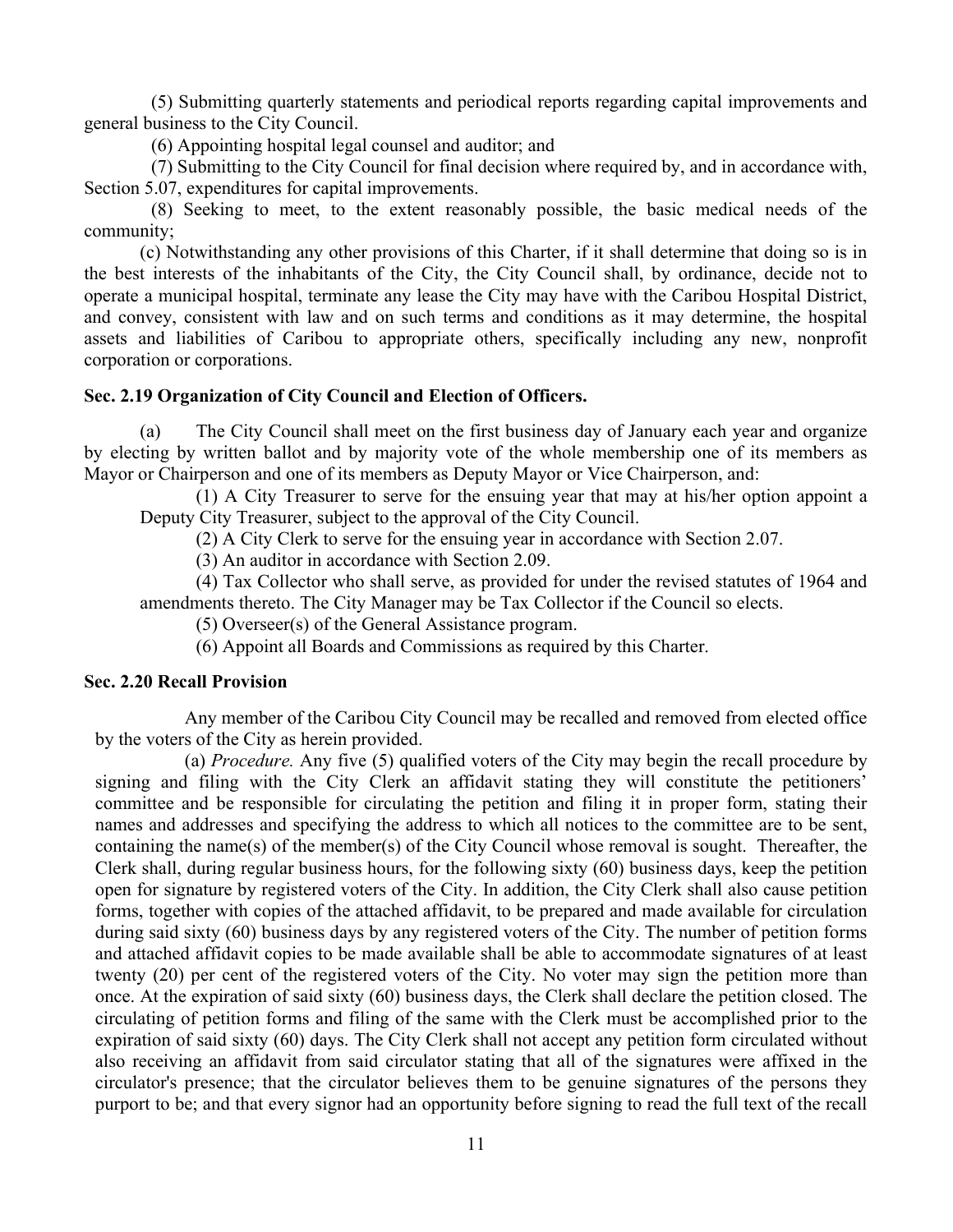petition and affidavit.

(b) Certification of said recall petition. Within ten (10) days after the closing of the petition, the Clerk shall ascertain whether or not the number of valid signatures on the petition is equal to at least twenty (20) percent of the registered voters of the City as of December  $31<sup>st</sup>$  of the prior year. The Clerk shall attach to said petition, a certificate showing the results of such examination. If the petition is found to have insufficient signatures, the Clerk shall take no further action and the petition will be considered to be null and void.

(c) Calling of recall election. If the petition shall be certified by the Clerk to have sufficient signatures, the Clerk shall submit the petition with the Clerk's certificate to the City Council at its next regular meeting and shall notify the member of the City Council whose recall is sought by such petition. The City Council shall thereupon, within ten (10) days after the receipt of the City Clerk's certificate, order an election to be held not less than forty (40) nor more than sixty (60) days thereafter; provided that if a regular municipal election is to occur within ninety (90) days after the receipt of said certificate, the City Council may, at its discretion, provide for the holding of a recall election on the date of such municipal election. The recall election shall be called and held as in other elections under this Charter except for the specific limitations of this section.

(d) Majority vote required; choosing of successor. In case a majority of those voting in the recall election of any official shall vote in favor of recalling such official, he or she shall thereby be removed from office. The vacancy shall be filled in accordance with Article II, Sec. 2.06 (d).

(e) Form of ballot in recall elections. Unless the official whose removal is sought shall have resigned within ten (10) days after the receipt by the City Council of the City Clerk's certificate, the form of the ballot shall be printed substantially as follows

Form of ballot: "Shall [name of elected official] be recalled"

## ARTICLE III CITY MANAGER

### Sec. 3.01 Appointment; Qualifications; Compensation.

The Council by a majority vote of its total membership shall appoint a City Manager for an indefinite term and fix his/her compensation. The Manager shall be appointed solely on the basis of executive and administrative qualifications. He/she need not be a resident of the City or State at the time of appointment, but may reside outside the City while in office only with the approval of the Council.

### Sec. 3.02 Removal.

The Council may remove, for cause, the City Manager from office in accordance with the following procedures:

(1)The Council shall adopt by affirmative vote of a majority of all its members a preliminary resolution which must state the reasons for the removal and may suspend the City Manager from duty for a period not to exceed 45 days. A copy of the resolution shall be delivered promptly to the City Manager.

 (2) Within five days after a copy of the resolution is delivered to the City Manager, he/she may file with the Council a written request for a public hearing, this hearing shall be held at a Council meeting not earlier than fifteen days no later than 30 days after the request is filed. The City Manager may file with the Council a written reply not later than five days before the hearing.

 (3) The Council may adopt a final resolution of removal, which may be made effective immediately by affirmative vote of a majority of all its members at any time after five days from the date when a copy of the preliminary resolution was delivered to the City Manager, if he/she has not requested a public hearing or at any time after the public hearing if he/she has requested one. The City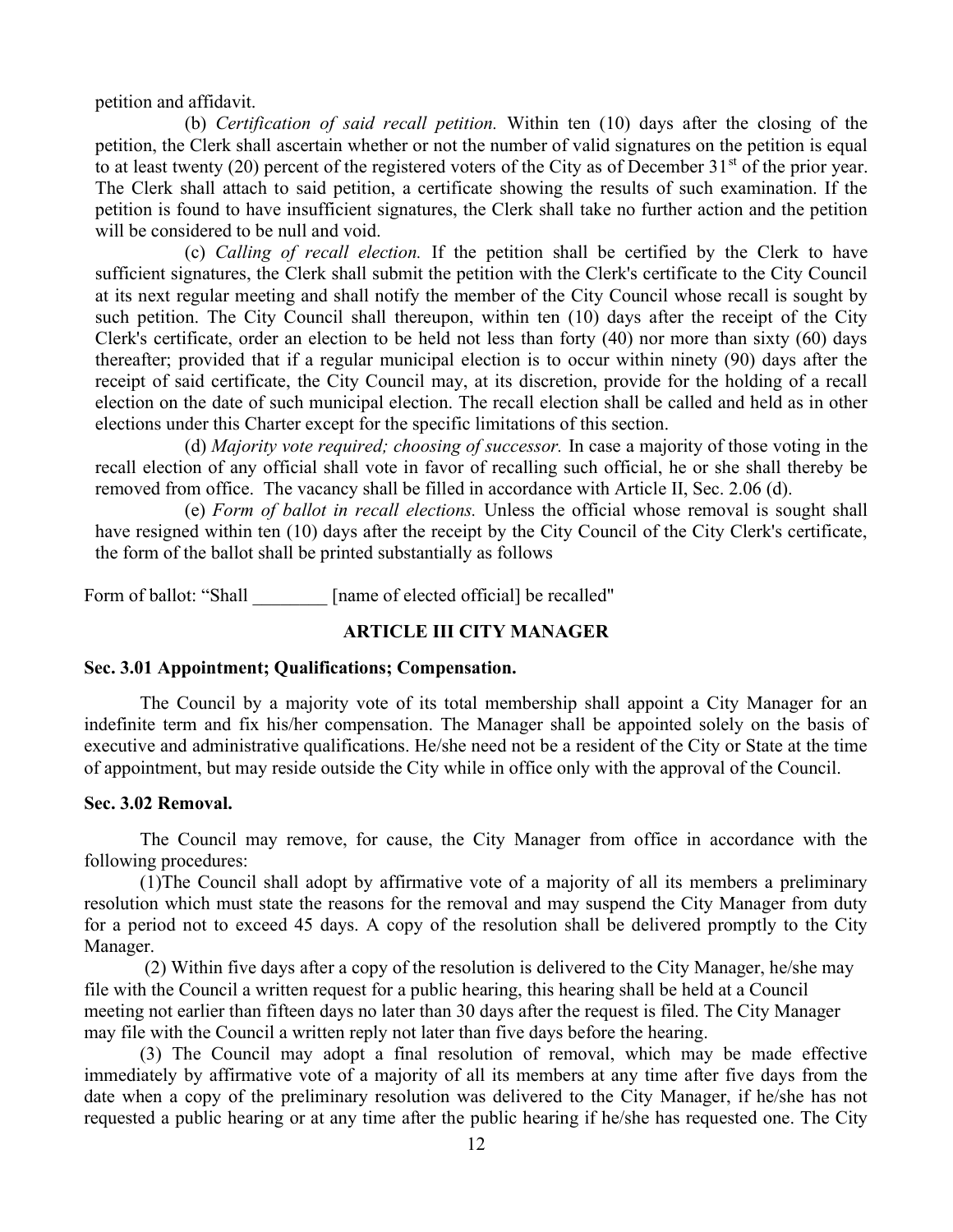Manager shall continue to receive his/her salary until the effective date of a final resolution of removal.

# Sec. 3.03 Acting City Manager.

By letter filed with the City Clerk the City Manager shall designate, subject to approval of the Council, a qualified City Administrative Officer to exercise the powers and perform the duties of Manager during his/her temporary absence or disability. During such absence or disability, the Council may revoke such designation at any time and appoint another officer of the City to serve until the City Manager shall return or his/her disability shall cease.

# Sec. 3.04 Powers and Duties of the City Manager.

The City Manager shall be the Chief Administrative Officer of the City. The Manager shall be responsible to the Council for the administration of all City affairs placed in his/her charge by or under this Charter. The Manager shall have the following powers and duties:

(1) Administrative Officers appointed by City Manager. The City Manager shall appoint the following Administrative Officers:

(a) Chief of Police for an indefinite period

(b) Chief of Fire Department for an indefinite period

(c) All other necessary City Administrative Officers

 Such Administrative Officers shall hold office for an indefinite period or until their removal by the City Manager.

 (2) Direct and supervise the administration of all departments, offices and agencies of the City, except as otherwise provided by this Charter or by law.

(3) Attend all Council Meetings and shall have the right to take part in discussion but may not vote.

(4) See that all laws, provisions of this Charter and acts of the Council, subject to enforcement by him/her or by officers subject to his/her direction and supervision, are faithfully executed.

(5) Prepare and submit the annual budget and capital program to the Council.

(6) Submit to the Council and make available to the public a complete report on the finances and administrative activities of the City as of the end of each fiscal year.

(7) Make such other reports as the Council may require concerning the operations of City Departments, offices and agencies subject to his/her direction and supervision.

(8) Keep the Council fully advised as to the financial conditions and future needs of the City and make such recommendations to the Council concerning the affairs of the City as he/she deems desirable.

(9) Perform such other duties as are specified in this Charter or may be required by the Council.

(10) To act as superintendent of roads, streets, bridges and buildings with the exception of those buildings coming under the Regional School Unit, Cary Medical Center and Jefferson Cary Hospital Fund.

(11) To act as a purchasing agent to said City and to purchase all supplies and materials for the City and for the several departments, with the exception of the Regional School Unit, Cary Medical Center and Jefferson Cary Hospital Fund. All accounts for the purchase of supplies and materials and works performed for said City, with the exception of accounts for the purpose of supplies and materials and work for Cary Medical Center, Regional School Unit and Jefferson Cary Hospital Fund, shall bear the approval of the City Manager when presented for payment. Capital purchases must have the approval of the City Council.

(12) Construction of this act. If any part of this act shall be declared invalid by a court of competent jurisdiction, such judgment shall not invalidate the remainder of the act. The provisions of this act shall supersede all laws and ordinances not consistent herewith, insofar as the City of Caribou, in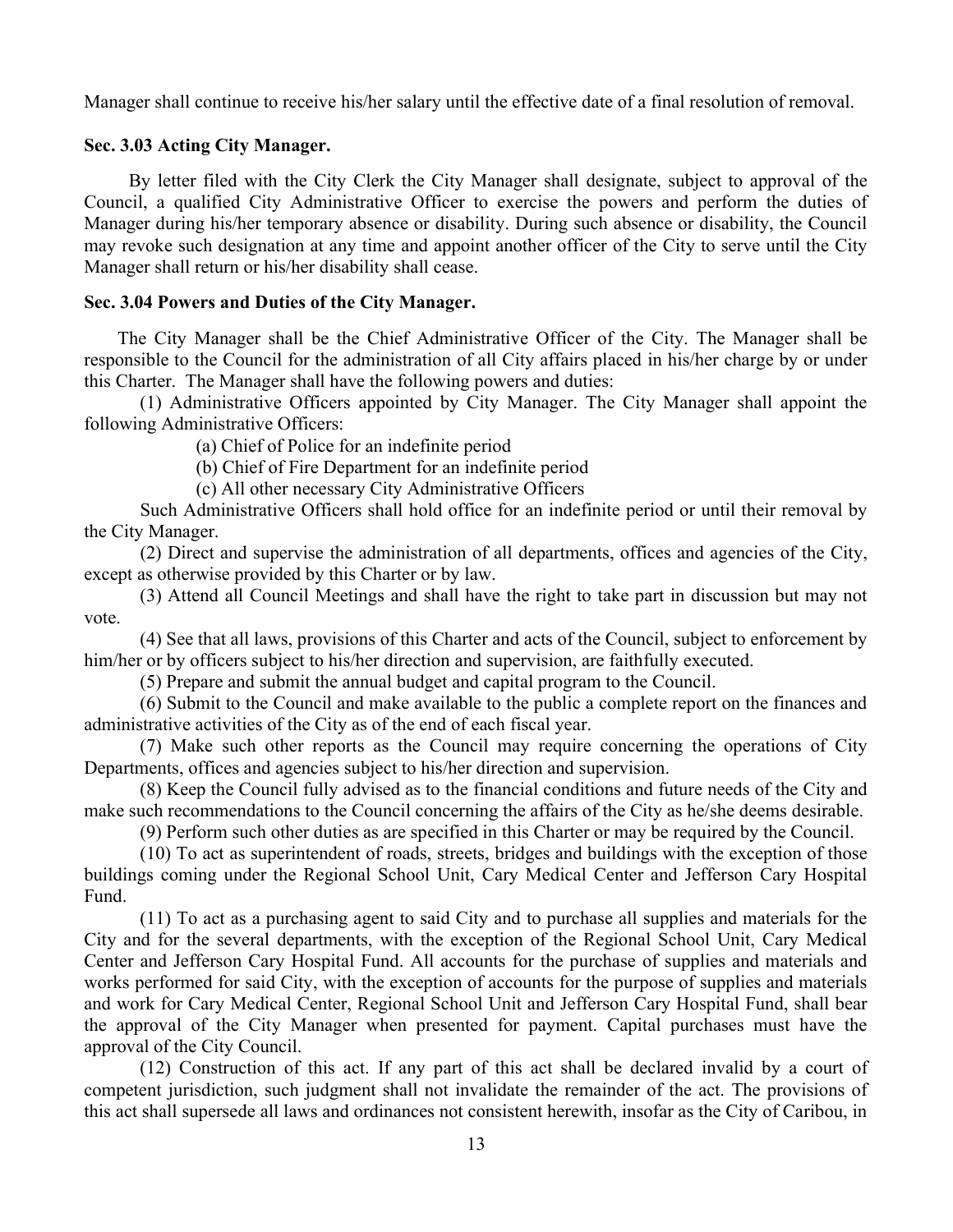the County of Aroostook is affected thereby.

# ARTICLE IV ADMINISTRATIVE DEPARTMENTS

### Sec. 4.01 General Provisions.

(a) Creation of departments. The Council may establish City Departments, offices or agencies in addition to those created by this Charter, and may prescribe the functions of all departments, offices, and agencies, except that no function assigned by this Charter to a particular department, office, or agency may be discontinued or unless this charter specifically so provides, assigned to any other.

(b) Direction by Manager. All departments, offices and agencies under the direction and supervision of the Manager shall be administered by an officer appointed by and subject to the direction and supervision of the Manager. With the consent of the Council, the Manager may serve as the head of one or more such departments, offices or agencies or may appoint one person as the head of two or more of them.

### Sec. 4.02 Personnel System.

(a) Merit principle. All appointments and promotions of City Officers and employees shall be made solely on the basis of merit and fitness demonstrated by examination or other evidence of competence.

(b) Personnel board. There shall be a personnel board consisting of the City Council or three members appointed by the Council for terms of three years from among the qualified voters of the City.

(c) Personnel rules. A personnel policy shall be prepared by the City Manager and submitted to the Council for approval, and the Council shall by ordinance adopt them with or without amendment.

 The existing personnel policy shall continue in force until amended or repealed. Personnel rules shall provide for:

(1) The classification of all City positions, based on the duties, authority, and responsibility of each position, with adequate provision for reclassification of any position whenever warranted by changed circumstances.

(2) A pay plan for all City positions.

(3) Methods for determining the merit and fitness of candidates for appointment or promotion.

 (4) The policies and procedures regulating reduction in force and the removal of employees.

> (5) The hours of work attendance, regulations, and provisions for sickness, leave of absence and vacation leave.

(6) The policies and procedures governing persons holding provisional appointments.

(7) The policies and procedures governing relationships with employee organizations.

(8) Policies regarding in-service training programs.

(9) Grievance procedures.

 (10) Other practices and procedures necessary to the administration of the City Personnel system.

### Sec. 4.03 Legal Officer.

There shall be a legal officer of the city appointed by the City Manager subject to confirmation by the City Council. The legal officer shall serve as chief legal advisor to the Council, the City Manager and all city departments, offices and agencies shall represent the city in all legal proceedings and shall perform any other duties prescribed by this charter or by ordinance.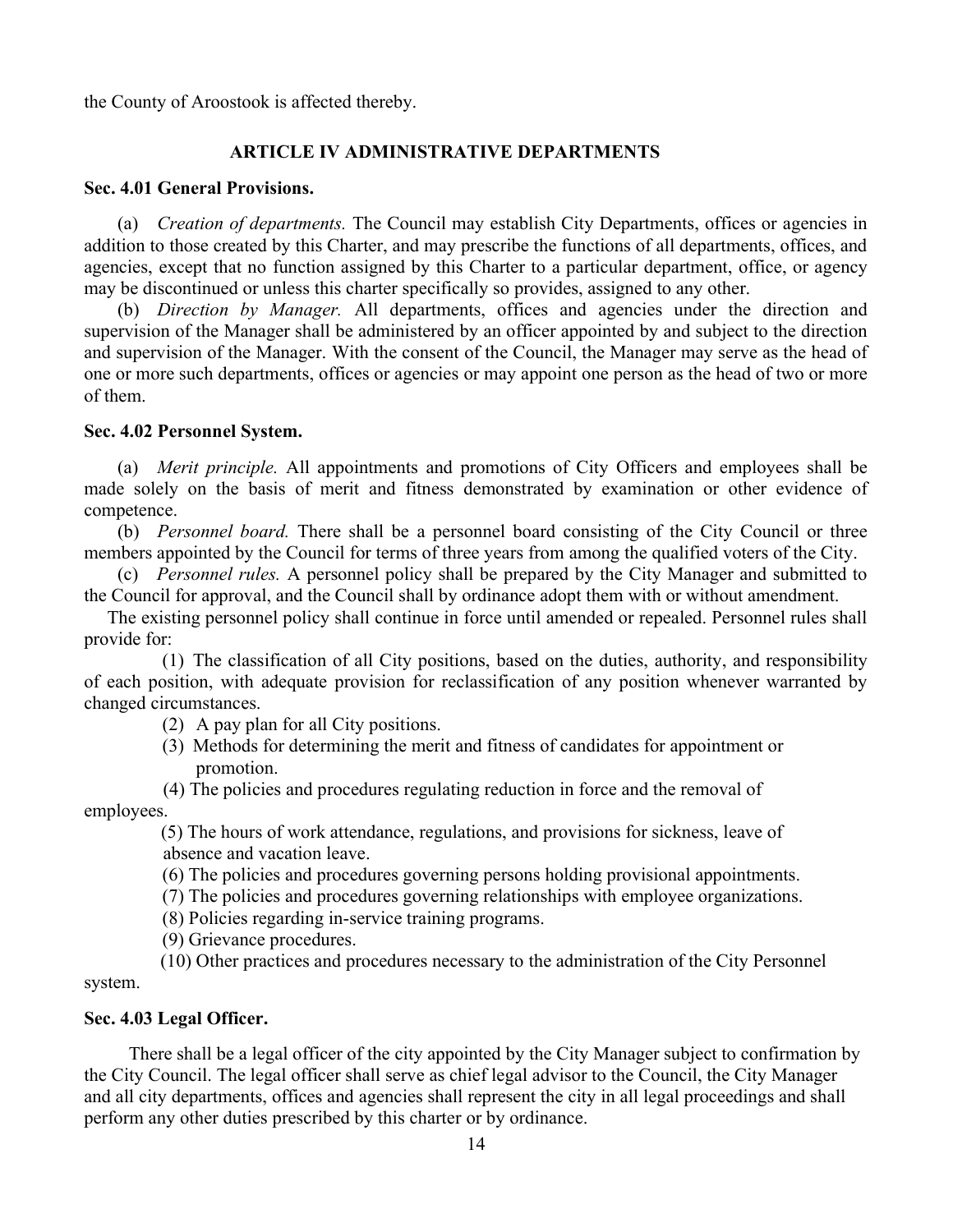### ARTICLE V FINANCIAL PROCEDURES

### Sec. 5.01 Fiscal Year.

The fiscal year of the City shall begin on the first day of January and end on the last day of December.

### Sec. 5.02. Money Expended.

No money shall be paid out of the City treasury except by order issued and signed by a majority of the City Councilors, or their authorized representative and presented to the treasury for payment.

#### Sec. 5.03 Bonds of Officials.

The City Council shall require a bond by a reputable surety company satisfactory to said City Council from all persons trusted with the collection, custody or disbursement of any of the monies of said City, and may require such bond from such officials as they deem advisable; provided, however, that the City shall pay the cost of providing said bond.

#### Sec. 5.04 Submission of Budget and Budget Message.

 The City Manager shall submit to the City Council draft and final budget reports for adoption as outlined in Section 5.06. The City Manager shall provide a final budget report to the citizens on or before the 31st of May.

Historical Note: Sec. 5.04 as amended November 3, 2020.

#### Sec. 5.05 Budget Message.

 The City Manager's message shall explain the budget both in fiscal terms and in terms of the work programs. It shall outline the proposed financial policies of the City for the ensuing fiscal year, describe the important features of the expense and income budget, together with the reasons for such changes, summarize the City's debt position and include such other material as the City Manager deems desirable.

#### Sec. 5.06 Budget.

l

 The budget process shall be divided into three processes: Expense Budget, Capital Expense Budget, and Income Budget. The final complete budget shall provide a thorough financial plan of all City funds and activities for the ensuing fiscal year and shall be in such form as to provide detailed information by each general ledger account and general ledger sub-account.

#### (a) Expense Budget.

 (1) In organizing the expense budget, the City Manager shall provide a historical financial expense update on or before the 15th of September each year to the general public including the City Council. This update must provide the following detailed expense information for each main general ledger account and each general ledger sub-account: three year average of actual expenditures, previous year's expense budget, previous year's actual expenditure, current year expense budget, first eight months actual expenditures, and an annualized actual expenditure based on the eight month actual expenditure.

(2) Expense Budget Report. The City Manager will provide a series of Expense Budget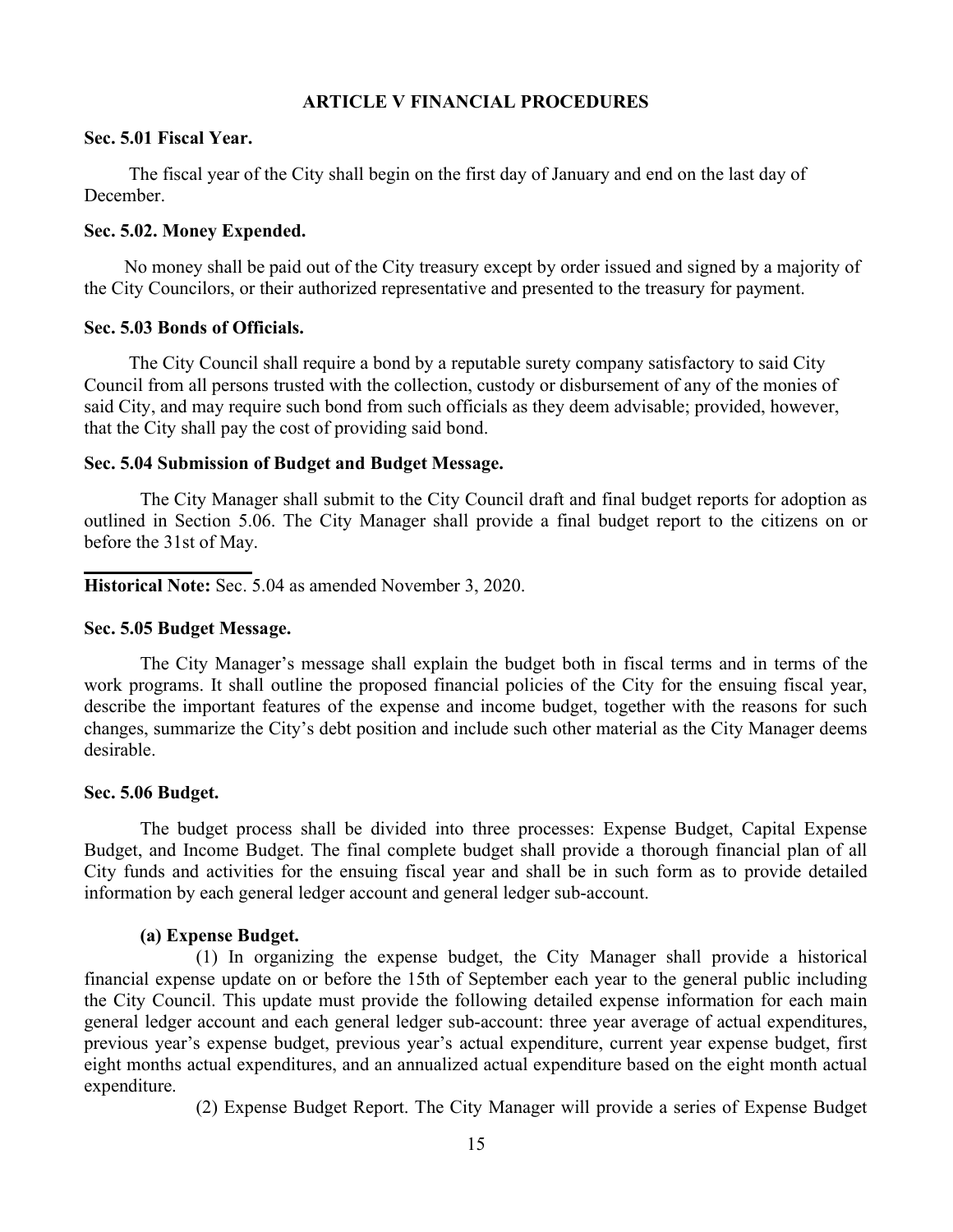Reports to the City Council and the general public in both a printed copy, available at the City Office, and in electronic form, available on the City's website. Each Expense Budget Report shall at minimum include for each City Department detailed expense information by each general ledger accounts and corresponding detailed sub-account information which will include a three year average of actual expenditures, previous year expense budget and actual expenditures, current year expense budget and actual available year-to-date expenditures, annualized current year actual expenditures, and proposed expense budget.

 (3) Timeline. The City Manager will provide an Expense Budget Report on or before the following dates:

(i) On or before November  $1<sup>st</sup>$  of the preceding budget year, the City Manager will have each City Department Head provide written detailed Expense Budget request for the ensuing year.

 (ii) On or before January 15: The City Manager shall submit to the City Council a draft budget report detailing operation expenses for the fiscal year.

 (iii) On or before February 15: The City Manager will have each City Department Head present a detailed Expense Budget Report in a public forum where both the City Council and Caribou's citizens can ask questions and provide input to the City Manager and each Department Head.

 (iv) On or before March 1: The City Manager will provide the City's final written detailed Expense Budget Report for the ensuing year to the City Council.

 (v) On or before the third Monday in March: The City Council will hold a public hearing and vote on the City's final detailed expense budget for the ensuing year.

l Historical Note: Sec. 5.06 (a)(3) as amended November 3, 2020.

# (b) Capital Expense Budget.

 (1) In organizing the Capital Expense Budget, the City Manager shall prepare and submit to the City Council and Caribou's citizens a five year Capital Expense Budget on or before the 15th of October.

 (2) Capital Expense Budget Report. The City Manager will provide a series of Capital Expense Budget Reports to the City Council and Caribou's citizens in both a printed copy, available at the City Office, and in electronic form, available on the City's website. Each Capital Expense Budget Report shall at minimum include for each City Department detailed capital expense information by each general ledger account and corresponding detailed sub-account information which will include a three year average of actual expenditures, previous year capital expense budget and actual capital expenditures, current year capital expense budget and actual available year-to-date capital expenditures, annualized current year actual capital expenditures, and proposed capital expense budget for the next five years.

 (3) Timeline. The City Manager will provide a Capital Expense Budget Report on or before the following dates:

(i) On or before November  $1<sup>st</sup>$  of the preceding budget year, the City Manager will have each City Department Head provide a written detailed capital expense budget report for the next five years that outlines needs for buildings, grounds, infrastructure, equipment and vehicles. Such report shall also include anticipated expenditures of more than \$50,000 for the next 10 years.

 (ii) On or before January 15: The City Manager shall submit to the City Council a capital budget report detailing capital needs for the fiscal year.

 (iii) On or before February 15, the City Manager will have each City Department Head present their written detailed Capital Expense Report in a public forum where both the City Council and Caribou's citizens can ask questions and provide input to the City Manager and each Department Head.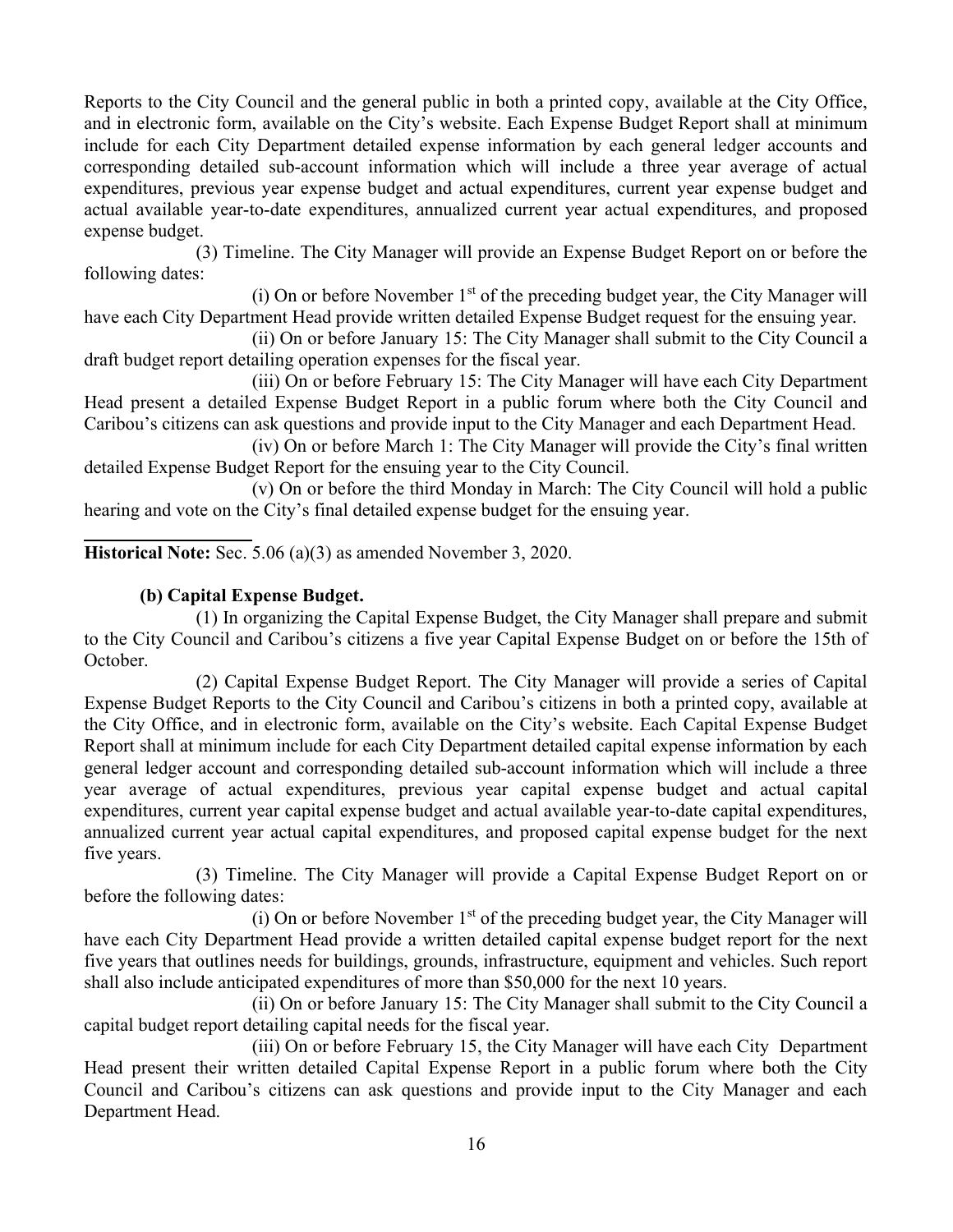(iv) On or before March 1, the City Manager will provide the City's final detailed Capital Expense Budget Report for the ensuing year to the City Council.

 (v) On or before the third Monday in March, the City Council will conduct a public hearing and vote on the City's final detailed Capital Expense Budget for the ensuing year.

 (4) Submissions of projects to voters. All capital improvement projects involving \$500,000 or more of municipal funds shall be submitted to the registered voters of the City of Caribou by holding a referendum vote thereon. A project is defined as a complete list of capital expense purchases combined together to build a building, purchase vehicles or machinery, provide a service to the citizens of the city, or a combination thereof, and not currently part of the schedule of City assets.

Historical Note: Sec. 5.06 (b)(3) as amended November 3, 2020.

# (c) Income Budget.

l

l

 (1) In organizing the Income Budget, the City Manager shall provide a written estimated Income Budget for the current year to the City Council and Caribou's citizens on or before the 15th of February. This estimated Income Budget must provide the following detailed income information for each main general ledger account and each general ledger sub-account: three year average of actual income, previous year's income budget, previous year's actual income, proposed current year income budget, and proposed level of taxation for municipal budget based on previous year valuation.

 (2) Income Budget Report. The City Manager will provide a series of Income Budget Reports to the City Council and Caribou's citizens in both a printed copy, available at the City Office, and in electronic form, available on the City's website. Each Income Budget Report shall at minimum include for each City Department detailed income information by each general ledger account and corresponding detailed sub-account information which will include a three year average of actual income, previous year income budget and actual income, proposed current year income budget, and proposed level of taxation for municipal budget based on current year valuation.

 (3) Timeline. The City Manager will provide an Income Budget Report on or before the following dates:

 (i) On or before January 15, the City Manager will provide detailed Income Estimate Report to the City Council for current year.

Historical Note: Sec. 5.06 (c)(3)(i) as amended November 3, 2020.

# (d) Complete City Budget.

 The City Manager will finalize the complete City Budget for the current year including all three elements: expense, capital expense, and income on or before the 31st of May each year. The City Council has the opportunity to reduce the expense or capital expense budget if needed based on the current income budget, but cannot increase the expense or capital expense budget.

## (e) Set the Rate of Taxation.

 The City Council will set the rate of taxation for the City based on the approved budgets of the City, County and RSU 39 on or before the 30th of June each year.

## Sec. 5.07 Council Action on Expense and Capital Expense Budget.

# (a) Notice and Hearing.

 The City Council shall publish in one or more newspapers of general circulation in the City, in addition shall post to the City's website and public access station, when available, the detailed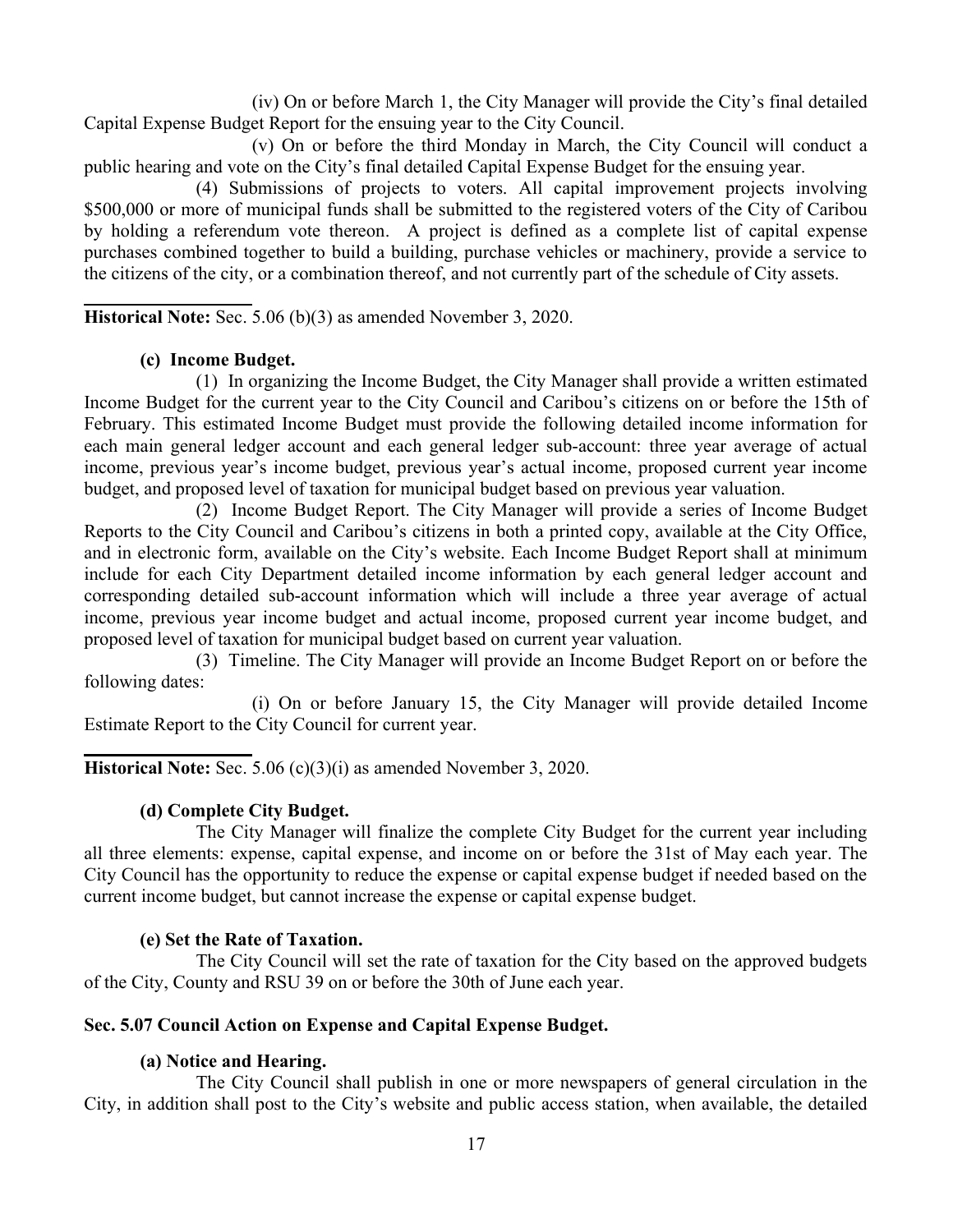expense and capital expense budgets and a notice stating:

 (1) The times and places where copies of the message and budgets are available for inspection by the public, and

 (2) The time and place, not less than two weeks after such publication, for a public hearing on the expense and capital expense budgets.

### (b) Amendments before adoption.

 After the public hearing, the City Council may adopt the expense and capital expense budget with or without amendment. In amending the expense and capital expense budgets, it may add or increase expense expenditures and may delete or decrease expenditures, except expenditures required by law or for debt service.

### (c) Adoption.

 (i) City Council must adopt the expense and capital expense budgets on or before the third Monday of March each year. Until the Council adopts a budget for the fiscal year, the amounts appropriated for operation in the current fiscal year shall be deemed adopted as of the preceding fiscal year on a month to month basis with all items in it prorated accordingly.

Historical Note: Sec. 5.07 (c)(i) as amended November 3, 2020.

### Sec. 5.08 Public Records.

l

Copies of the budget and the capital improvement program as adopted shall be public records and shall be made available to the public on the City's website and at suitable places in the City.

#### Sec. 5.09 Amendments After Adoption.

(a) Supplemental appropriations. If during the fiscal year the Manager certifies that there are available revenues in excess of those estimated in the budget, these funds shall be used for next year's budget, except in situations outlined in section 5.09(b).

(b) Emergency appropriations. To meet a public emergency affecting life, health, property or the public peace, the Council may make emergency appropriations. Such appropriations may be made by emergency ordinance in accordance with the provisions of Section 2.13. To the extent that there are no available unappropriated revenues to meet such appropriations, the Council may by such emergency ordinance authorize the issuance of emergency notes which may be renewed from time to time, but the emergency notes and renewals of any fiscal year shall be paid not later than the last day of the fiscal year next succeeding that in which the emergency appropriation was made.

(c) Reduction of appropriations. If at any time during the fiscal year, it appears probable to the Manager that the revenues available will be insufficient to meet the amount appropriated, the Manager shall report to the Council without delay, indicating the estimated amount of the deficit, any remedial action taken by the Manager with recommendations as to any other steps to be taken; the Council shall then take such further action as it deems necessary to prevent or minimize any deficit and for that purpose it may by resolution reduce one or more appropriations.

(d) Transfer of appropriations. At any time during the fiscal year the Manager may transfer part or all of any unencumbered appropriation balance among programs within a department, office or agency and, upon written request by the Manager, the Council may by resolution transfer part or all of any unencumbered appropriation balance from one department, office or agency to another.

(e) Limitations; effective date. No appropriation for debt service may be reduced or transferred, and no appropriation may be reduced below any amount required by law to be appropriated or by more than the amount of the unencumbered balance thereof. Emergency appropriations and reduction or transfer of appropriations authorized by this section may be made effective immediately upon adoption.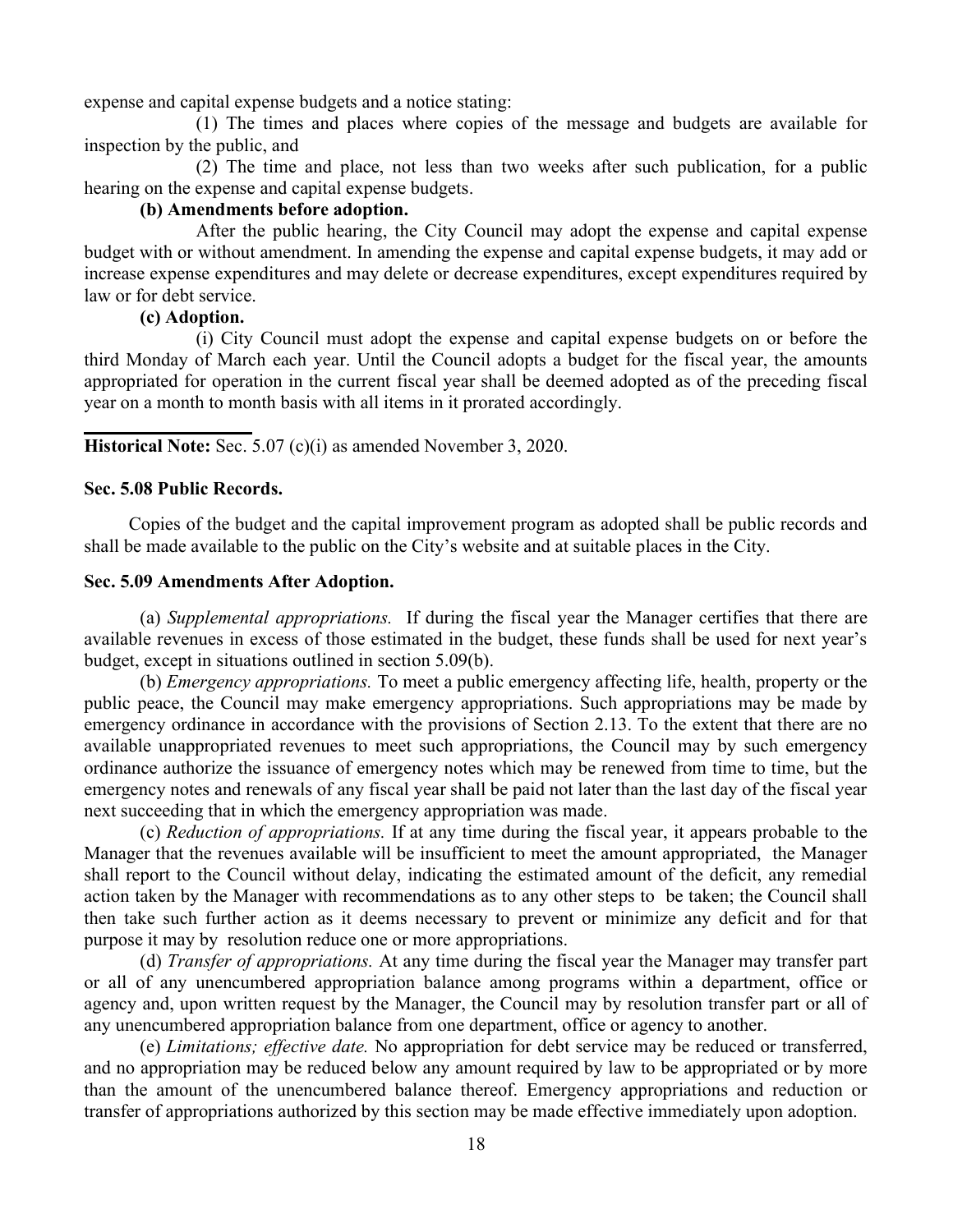### Sec. 5.10 Lapse of Appropriations.

Every appropriation, except an appropriation for a capital expenditure, shall lapse at the close of the fiscal year to the extent that it has not been expended or encumbered. An appropriation for a capital expenditure shall continue in force until the purpose for which it was made has been accomplished or abandoned; the purpose of any such appropriation shall be deemed abandoned if three years pass without any disbursement from or encumbrance of the appropriation.

#### Sec. 5.11 Administration of Budget.

(a) Work programs and allotments. At such time as the Manager shall specify, each department, office or agency shall submit work programs for the ensuing fiscal year showing the requested allotments of its appropriation by periods within the year. The Manager shall review and authorize such allotments with or without revision as early as possible in the fiscal year. The Manager may revise such allotments during the year if the Manager deems it desirable and shall revise them to accord with any supplemental, emergency, reduced or transferred appropriations made pursuant to Section 5.07 or 5.09.

(b) Payments and obligations prohibited. No payment shall be made or obligation incurred against any allotment or appropriation except in accordance with appropriations duly made and unless the Manager or designee first certifies that there is a sufficient unencumbered balance in such allotment or appropriation and that sufficient funds there from are or will be available to cover the claim or meet the obligation when it becomes due and payable unless State Law permits an overdraft of certain accounts. Any authorization of payment or incurring of obligation in violation of the provisions of this Charter, unless permitted by State Law, shall be void and any payment so made illegal, such action shall be cause for removal of any officers who knowingly authorized or made such payment or incurred such obligation unless permitted by State Law and he/she shall also be liable to the City for any amount so paid. However, except where prohibited by law, nothing in this Charter shall be construed to prevent the making or authorizing of payments or making of contracts for capital improvements to be financed wholly or partly by the issuance of bonds or notes or to prevent the making of any contract or lease providing for payments beyond the end of the fiscal year, provided that such action is made or approved by resolution.

### ARTICLE VI APPROPRIATION FOR PUBLIC EDUCATION

#### Sec. 6.01 Council Action on Appropriation for Public Education

 The Council shall have the power to raise moneys for the support of public schools in said City and shall appropriate for the current year ending on the 31st day of December such sum, not less than the amount required by the general laws of the State, as they may deem necessary for that purpose in accordance with the Laws of the State of Maine. Such sum shall be included with and assessed like other City taxes, and all the provisions of law relating to assessment and collection of taxes shall be applicable to such tax.

### ARTICLE VII NOMINATIONS AND ELECTIONS

#### Sec. 7.01 City Elections.

(a) Regular elections. The regular City election shall be held on the first Tuesday of November after the first Monday in each year.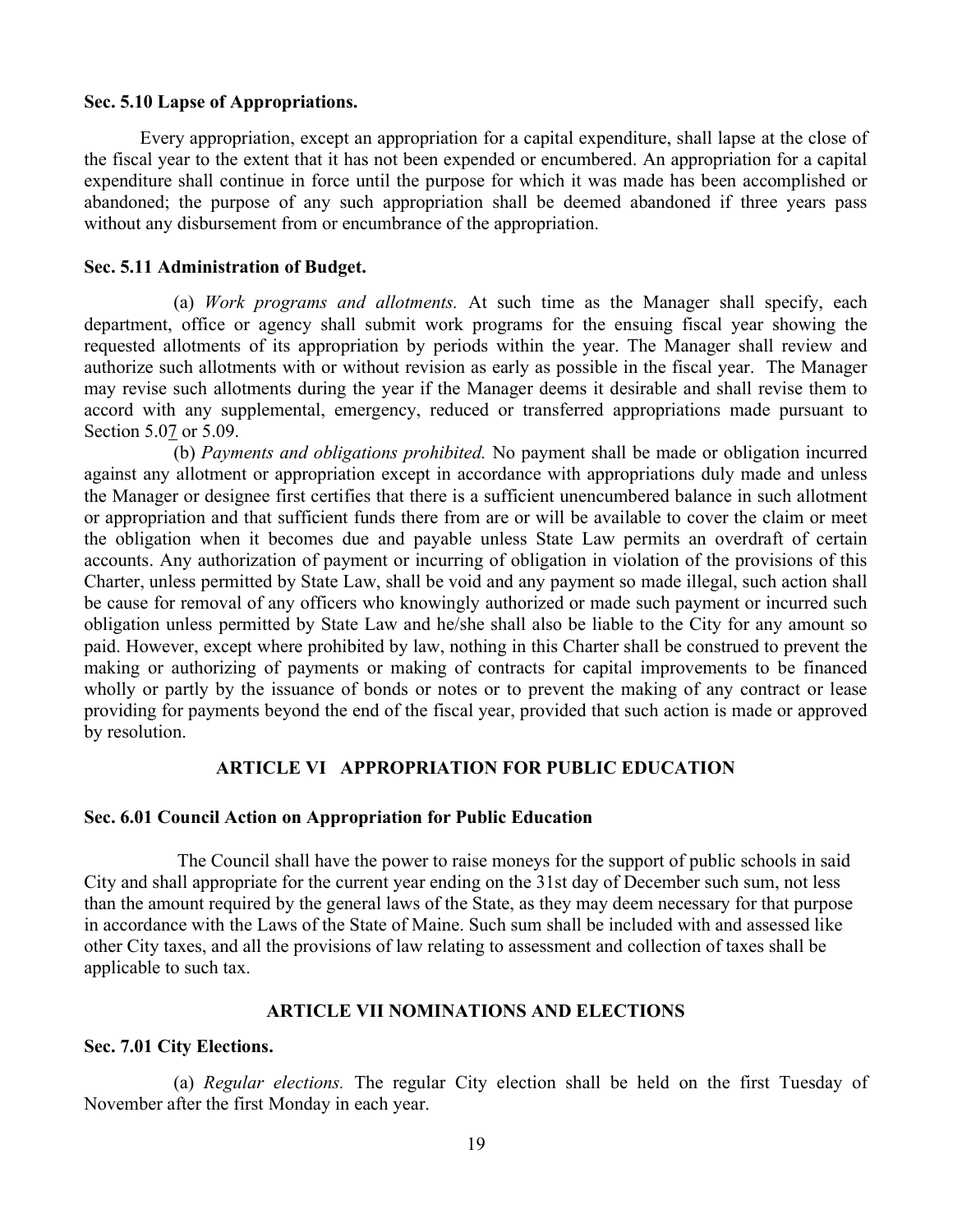(b) *Qualified voters*. All citizens qualified by the constitution and laws of the State of Maine to vote in the City and who satisfy the requirements for registration prescribed by law shall be qualified voters of the City within the meaning of this Charter.

 (c) Conduct of elections. Except as otherwise provided by the Charter, the provisions of the general election laws of the State of Maine shall apply to elections held under this Charter. All elections provided for by this Charter shall be conducted by the elections authorities established by law. For the conduct of City elections, for the prevention of fraud in such elections and for the recount of ballots in cases of doubt or fraud, the Council may adopt by ordinance all regulations which it considers desirable, consistent with law and this Charter, and the election authorities may adopt, and if they adopt shall publicize, further regulations consistent with law and this Charter and the regulations of the Council.

### Sec. 7.02 Nominations.

Candidates for elective offices shall obtain nomination papers from the City Clerk, in accordance with the Laws of the State of Maine and as Amended from time to time.

#### Sec. 7.03 Voting Machines.

The Council may provide for the use of mechanical or other devices for voting or counting the votes not inconsistent with law.

### Sec. 7.04 Availability of List of Qualified Voters.

If for any purpose relating to a general or City election or to candidates or issues involved in such an election, any organization, group or person requests a list of qualified voters of the City, the department, office, or agency which has custody of that list shall either permit the organization group or person to copy the voters names and addresses from the list, or furnish a copy of the list, as referenced in M.R.S.A., Title 21-A, section 196A.

#### ARTICLE VIII ORDINANCE INITIATIVE AND REFERENDUM

This article applies only to citizen initiatives and referendum for new or amended ordinances.

#### Sec. 8.01 General Authority.

(a) Initiative. The qualified voters of the City shall have power to propose ordinances to the Council and, if the Council fails to adopt an ordinance so proposed without any change in substance, to adopt or reject it at a City election, provided that such power shall not extend to the budget or capital program or any ordinance relating to appropriation of money, levy of taxes or salaries of City officers or employees.

(b) Referendum. The qualified voters of the city shall have power to require reconsideration by the Council of any adopted ordinance and, if the Council fails to repeal an ordinance so reconsidered, to approve or reject it at a City election, provided that such power shall not extend to the budget or capital program or any emergency ordinance or ordinance relating to appropriation of money or levy of taxes or salaries of city officers or employees.

### Sec. 8.02 Commencement of Proceedings; Petitioners' Committee; Affidavit.

Any five qualified voters may commence initiative or referendum proceedings by filing with the City Clerk an affidavit stating they will constitute the petitioners' committee and be responsible for circulating the petition and filing it in proper form, stating their names and addresses and specifying the address to which all notices to the committee are to be sent, and setting out in full the proposed initiative ordinance or citing the ordinance sought to be reconsidered.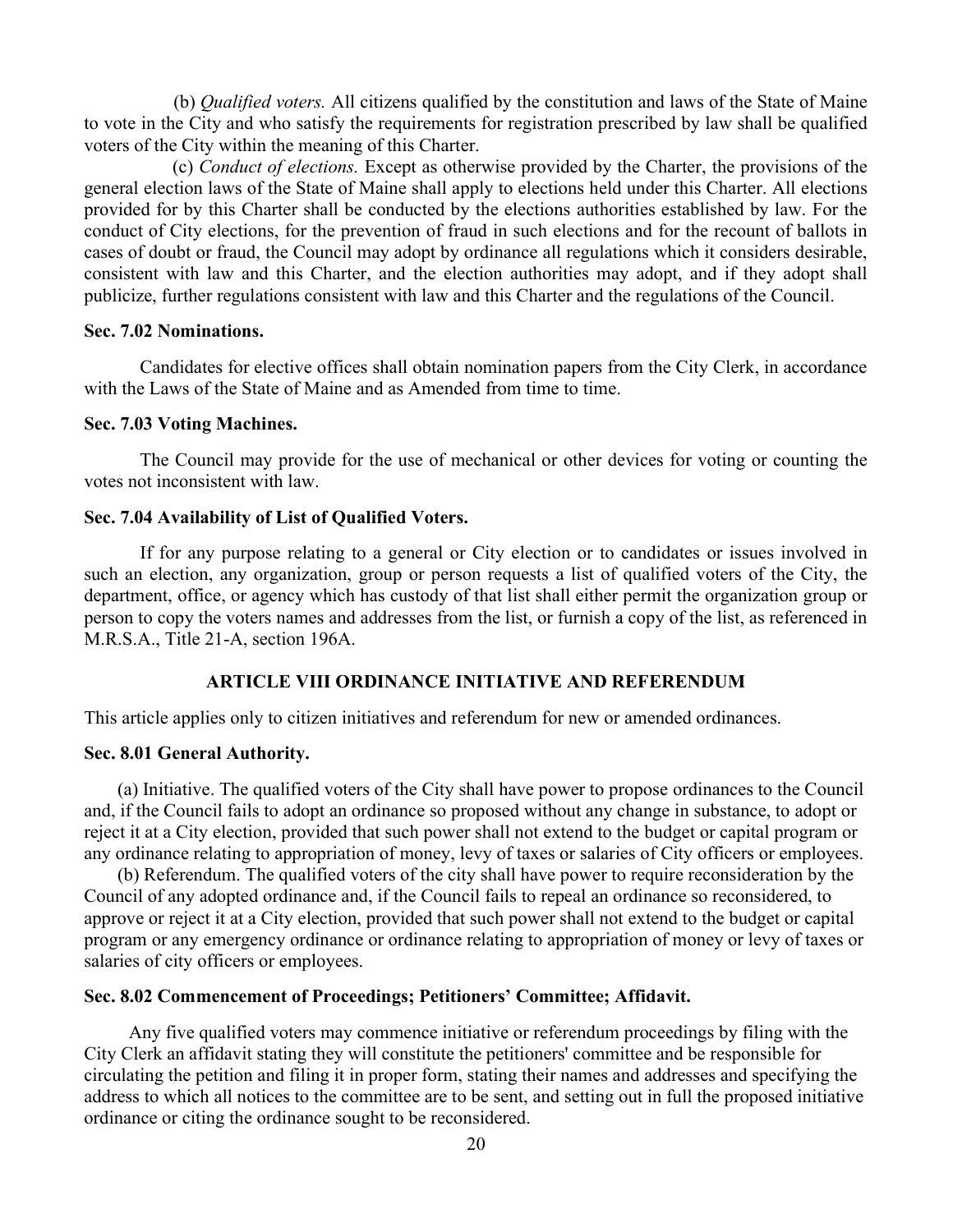Promptly after the affidavit of the petitioners' committee is filed the clerk shall issue the appropriate petition blanks to the petitioners' committee.

### Sec. 8.03 Petitions.

(a) Number of signatures. Initiative and referendum petitions must be signed by qualified voters of the City equal in number to at least 10 percent of the total number of votes cast in Caribou at the last gubernatorial election.

 (b) Form and content. All papers of a petition shall be uniform in size and style and shall be assembled as one instrument for filing. Each signature shall be executed in ink or indelible pencil and shall be followed by the address of the person signing. Petitions shall contain or have attached thereto throughout their circulation the full text of the ordinance proposed or sought to be reconsidered.

(c) Affidavit of circulator. Each paper of a petition shall have attached to it when filed an affidavit executed by the circulator thereof stating that he/she personally circulated the paper, the number of signatures thereon, that all the signatures were affixed in his/her presence, that he/she believes them to be the genuine signatures of the persons whose names they purport to be and that each signer had an opportunity before signing to read the full text of the ordinance proposed or sought to be reconsidered.

 (d) Time for filing referendum petitions. Referendum petitions must be filed within 30 days after adoption by the Council of the ordinance sought to be reconsidered.

### Sec. 8.04 Procedure After Filing.

(a) Certificate of clerk; amendment. Within twenty days after the petition is filed, the City Clerk shall complete a certificate as to its sufficiency, specifying if it is insufficient, and the particulars wherein it is defective and shall promptly send a copy of the certificate to the petitioners' committee by registered mail. A petition certified insufficient for lack of the required number of valid signatures may be amended once if the petitioners' committee files a notice of intention to amend it with the Clerk within two days after receiving the copy of their certificate and files a supplementary petition upon additional papers within ten days after receiving the copy of such certificate. Such supplementary petition shall comply with the requirements of subscription (a) and (c) of Section 8.03 and within five days after it is filed, the Clerk shall complete a certificate as to the sufficiency of the petition as amended and promptly send a copy of such certificate to the petitioners' committee by registered mail as in the case of an original petition. If a petition or amended petition is certified sufficient, or if a petition or amended petition is certified insufficient and the petitioners' committee does not elect to amend or request Council review under subsection (a) of this section within the time required, the Clerk shall promptly present his/her certificate to the Council and the certificate shall then be a final determination as to the sufficiency of the petition.

(b) Council review. If a petition has been certified insufficient and the petitioners' committee does not file notice of intention to amend it or if an amended petition has been certified insufficient, the committee may, within two days after receiving the copy of such certificate, file a request that it be reviewed by the Council. The Council shall review the certificate at its next meeting following the filing of such request and approve or disapprove it, and the Council's determination shall then be a final determination as to the sufficiency of the petition.

(c) Court review; new petition. A final determination as to the sufficiency of a petition shall be subject to court review. A final determination of insufficiency, even if sustained upon court review, shall not prejudice the filing of a new petition for the same purpose.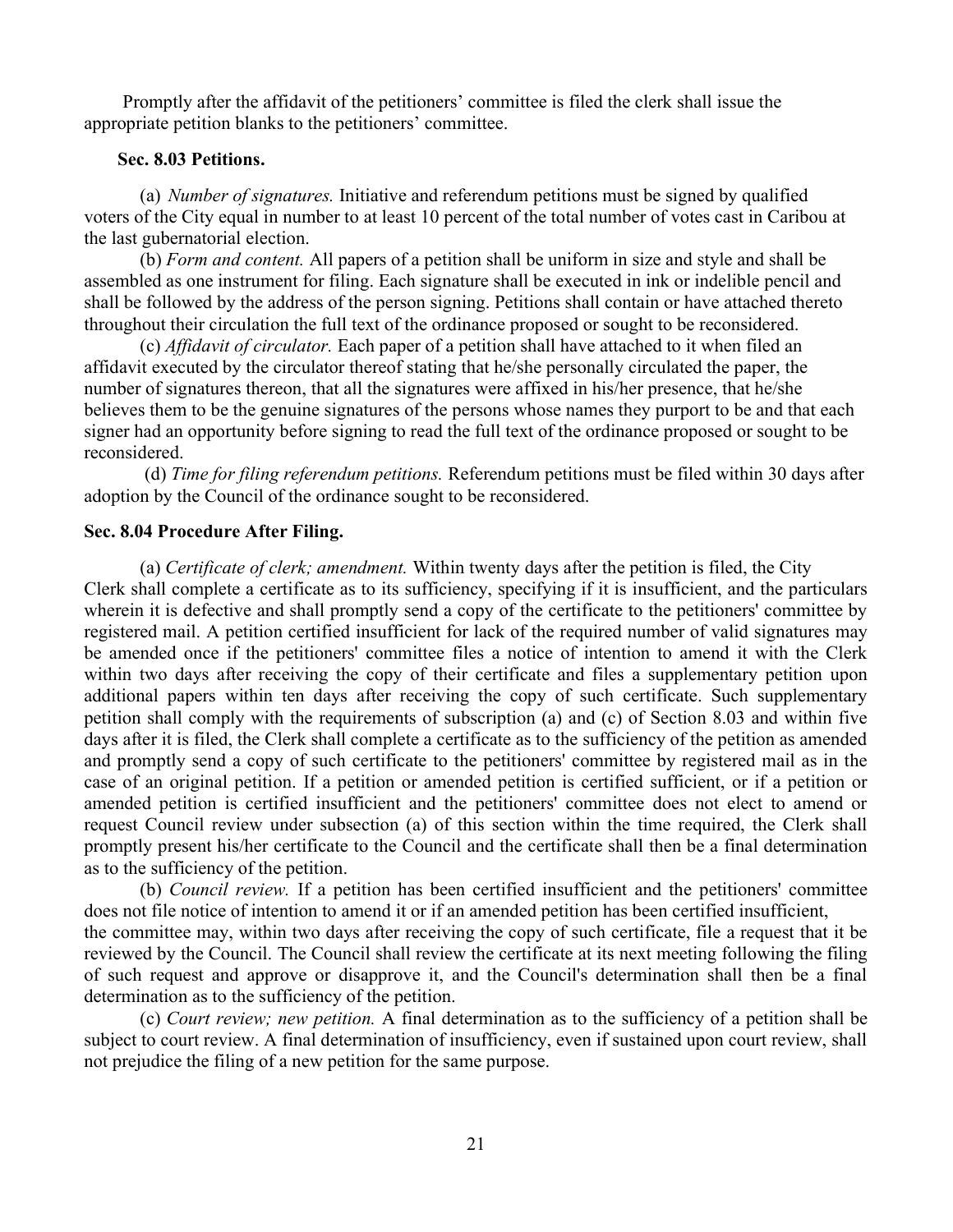### Sec. 8.05 Referendum Petitions; Suspension of Effect of Ordinance.

When a referendum petition is filed with the City Clerk, the ordinance sought to be reconsidered shall be suspended from taking effect. Such suspension shall terminate when:

- (1) There is a final determination of insufficiency of the petition, or
- (2) The petitioners' committee withdraws the petition, or
- (3) The Council repeals the ordinance, or
- (4) Thirty days have elapsed after a vote of the qualified voters of the City on the ordinance.

### Sec. 8.06 Action on Petitions.

(a)Action by council. When an initiative or referendum petition has been finally determined sufficient, the Council shall promptly consider the proposed initiative ordinance in the manner provided in Article II or reconsider the referred ordinance by voting its repeal. If the Council fails to adopt a proposed initiative ordinance without any change in substance within 60 days or fails to repeal the referred ordinance within 30 days after the date the petition was finally determined sufficient, it shall submit the proposed or referred ordinance to the voters of the City.

(b) Ballots for ordinances. An ordinance to be voted on by the City shall be presented for voting by ballot title. The ballot title of a measure may differ from its legal title and shall be a clear, concise statement describing the substance of the measure without argument or prejudice. Below the ballot title shall appear the following question:

"Shall the above described ordinance be adopted?"

Immediately below such question shall appear, in the following order, the words "yes" and "no".

(c) Submission to voters. The vote of the City on a proposed or referred ordinance shall be held not less than 30 days and not later than one year from the date of the final Council vote thereon. If no regular City election is to be held within the period prescribed in this subsection, the Council shall provide for a special election; otherwise, the vote shall be held at the same time as such regular election, except that the Council may in its discretion provide for a special election at an earlier date within the prescribed period. Copies of the proposed or referred ordinance shall be made available at the polls.

(d) Withdrawal of petitions. An initiative or referendum petition may be withdrawn at any time prior to the fifteenth day preceding the day scheduled for a vote of the City by filing with the City Clerk a request for withdrawal signed by at least four members of the petitioners' committee. Upon the filing of such request the petition shall have no further force or effect and all proceedings thereon shall be terminated.

### Sec. 8.07 Results of Election.

(a) Initiative. If a majority of the qualified electors voting on a proposed initiative ordinance vote in its favor, it shall be considered adopted upon certification of the election results and shall be treated in all respects in the same manner as ordinances of the same kind adopted by the Council. If conflicting ordinances are approved at the same election, the one receiving the greatest number of affirmative votes shall prevail to the extent of such conflict.

(b) Referendum. If a majority of the qualified electors voting on a referred ordinance vote against it, it shall be considered repealed upon certification of the election results.

### ARTICLE IX GENERAL PROVISIONS

### Sec. 9.01 Personal Financial Interest.

Any City officer or employee who has a substantial financial interest, direct or indirect or by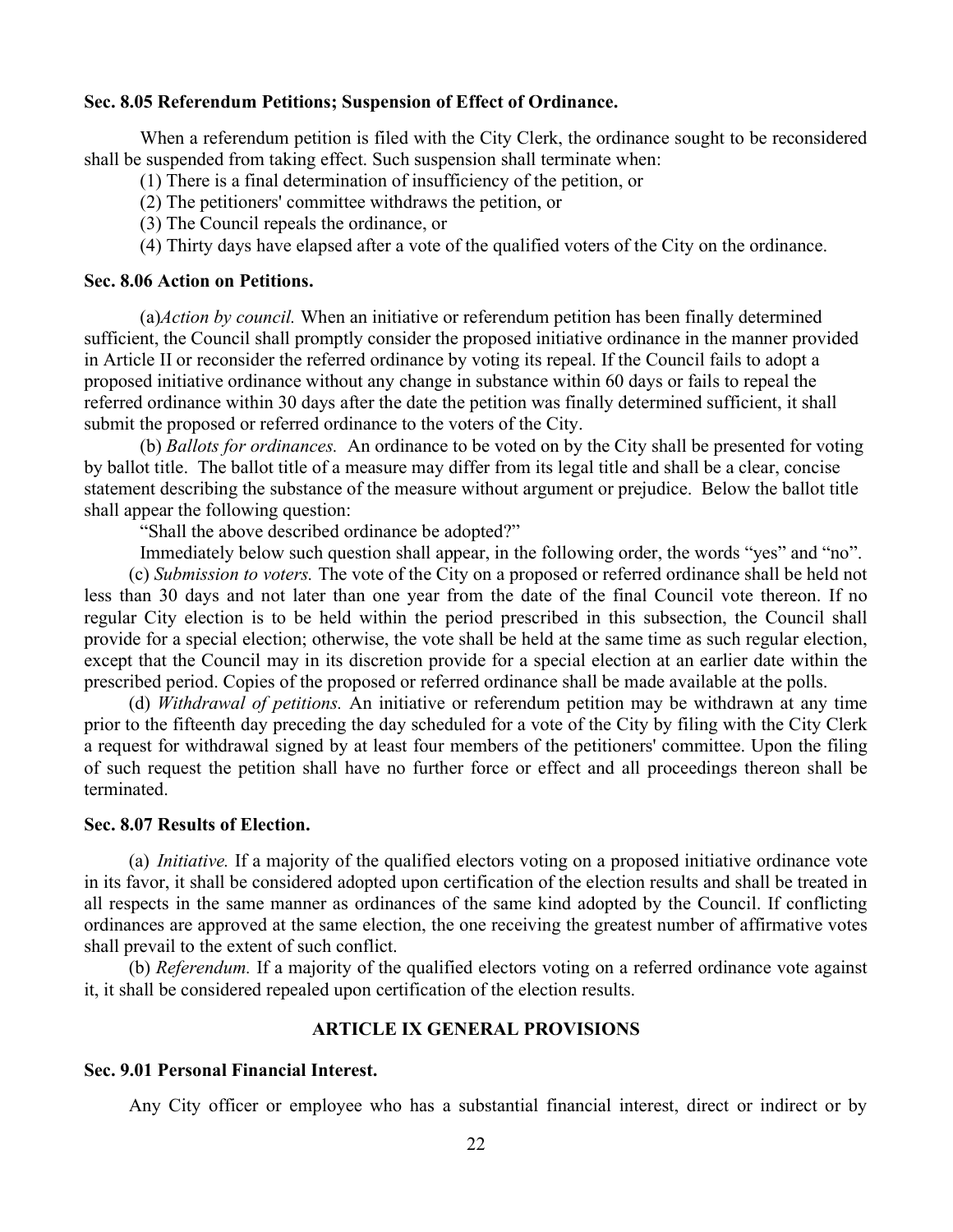reason of ownership of stock in any corporation, in any contract with the City or in the sale of any land, material, supplies or services to the City or to a contractor supplying the City shall make known that interest and shall refrain from voting upon or otherwise participating in his/her capacity as a City officer or employee in the making of such sale or in the making or performance of such contract.

 Any City officer or employee who willfully conceals such a substantial financial interest or willfully violates the requirements of this section shall be guilty of malfeasance in office or position and shall forfeit his/her office or position. Violation of this section with the knowledge express or implied of the person or corporation contracting with or making a sale to the city shall render the contract of sale voidable by the City Manager or the City Council.

### Sec. 9.02 Prohibitions.

#### (a) Activities prohibited.

(1) No person shall be appointed to or removed from, or in any way favored or discriminated against with respect to any City position or appointive City administrative office

because of race, sex, political or religious opinions or affiliations.

 (2) No person shall willfully make any false statement, certificate, mark, rating or report in regard to any test, certification or appointment under the personnel provisions of this charter or the rules and regulations made there under, or in any manner commit or attempt to commit any fraud preventing the impartial execution of such provisions, rules and regulations.

(3) No person who seeks appointment or promotion with respect to any City position or appointive City administrative office shall directly or indirectly give, render or pay any money, service or other valuable thing to any person for or in connection with his/her test, appointment, proposed appointment, promotion or proposed promotion.

(4) No person shall orally, by letter or otherwise solicit or assist in soliciting any assessment, subscription or contribution for any political party or political purpose whatever from any person holding any compensated appointive City position.

(5) No city employee shall knowingly or willfully use city materials, equipment, or other city resources to make, solicit or receive any contribution to the campaign funds of any political party or committee to be used in a city election or to campaign funds to be used in support of or opposition to any candidate for election to city office or city ballot issue. Further, no city employee shall knowingly or willfully participate in any aspect of any political campaign on behalf of or opposition to any candidate for public office during their assigned work hours. This section shall not be construed to prevent an employee from performing their regular duties under state FOAA guidelines, nor limit any person's right to exercise rights as a citizen to express opinions or to cast a vote nor shall it be construed to prohibit any person from active participation in political campaigns outside of work hours.

(b) Penalties. The Council shall enact an ordinance prescribing the civil penalties for a violation of the provisions set forth in Section 9.02.

Historical Note: Sec. 9.02 (a)(5) as amended November 2, 2021.

#### Sec. 9.03 Charter Revisions and Amendments.

l

 Revisions and amendments to this Charter may be framed and proposed in the manner provided by Title 30-A M.R.S.A. Section 2101 Et Seq., as amended from time to time. It shall be the determination of the City Council, with the advice of an attorney, if a petition or initiative to change the Charter shall be framed as an amendment or as a revision. In all cases, times will be framed pursuant to 30-A M.R.S.A. § 2101 Et. Seq.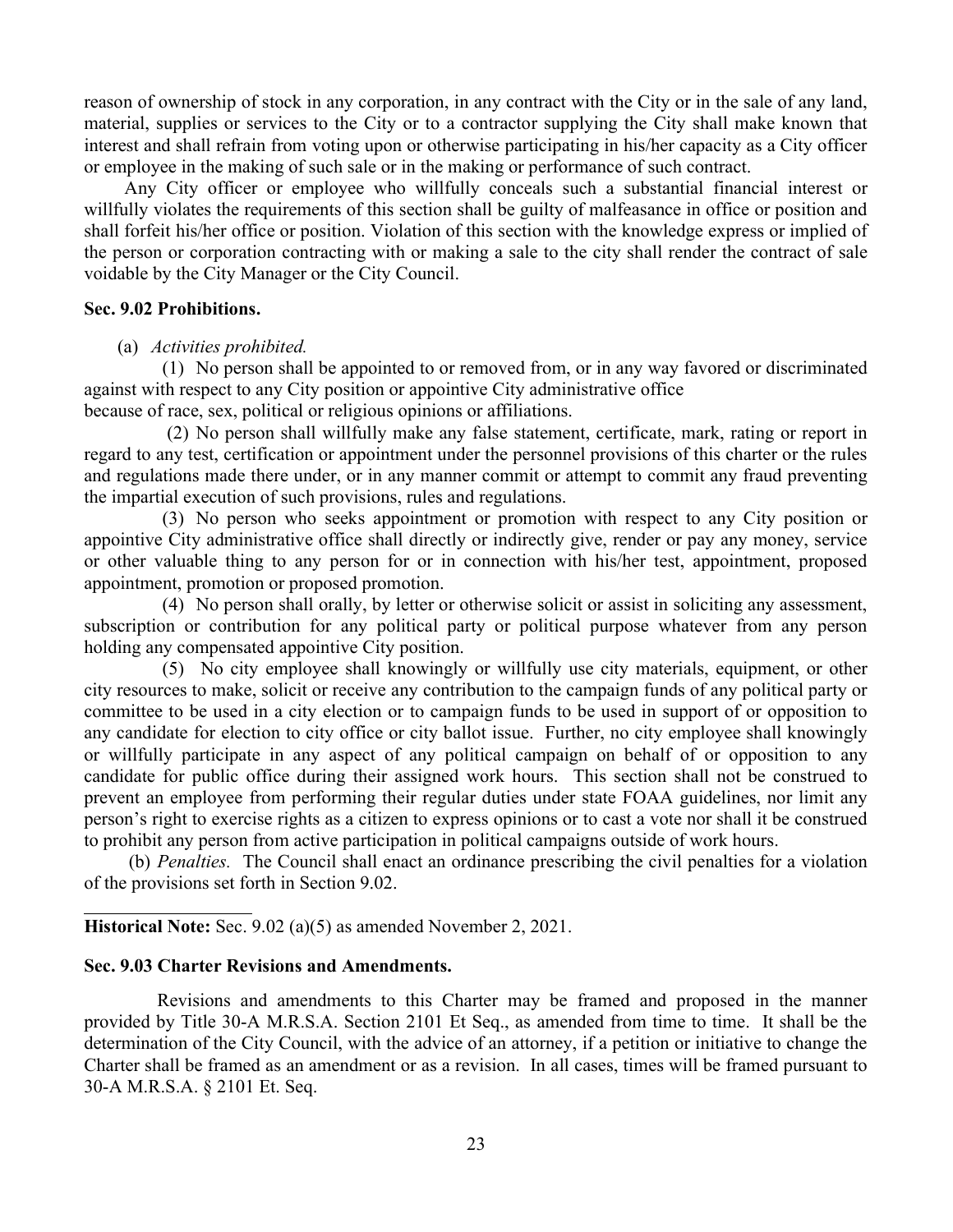a) An amendment to the City Charter implies a continuance of the general plan and purpose of the existing Charter, with corrections to better accomplish its purpose, but does not reframe the form of governance nor detract from the original intent of the Charter. If an action is determined to be an amendment, then actions will be framed in the manner provided by 30-A M.R.S.A. § 2104 Et. Seq.

 b) A revision to the Charter implies a reexamination of the whole charter and/or a redraft without obligation to maintain the form, scheme, or structure of the existing. A revision suggests a convention to examine the whole subject and to prepare and submit a new instrument whether the desired changes from the old are few or many, without regard to retaining the current form of governance. If an action is determined to be a revision, then actions will be framed in the manner provided by 30-A M.R.S.A. § 2104 Et. Seq.

#### Sec. 9.04 Separability.

If any provision of this Charter is held invalid, the other provisions of the Charter shall not be affected thereby. If the application of the Charter or any of its provisions to any person or circumstance is held invalid, the application of the Charter and its provisions to other persons or circumstances shall not be affected thereby.

#### Sec. 9.05 Rules for Taking Action or Filing Claims Against the City.

No action shall be maintained against the City on account of any injuries or damages to persons or property, except under the conditions set forth in Title 14 M.R.S.A. Section 8101 et seq., as revised from time to time.

### ARTICLE X. TRANSITIONAL PROVISIONS

#### Sec. 10.01 Effective date of this Revision.

The provisions of this Revision shall go into effect on the first day of the municipal year following approval of this Revision, unless otherwise noted.

### Sec. 10.02 Effect of this Revision on Existing Law.

In the event that this revision is approved in the manner herein provided, all acts and parts of acts inconsistent with the provisions of this Charter are hereby repealed and superseded. Insofar as the provisions of this Charter are the same in terms or in substance and effect as provisions of law in force when this revision shall take effect, the provisions of the revision are intended to be not a new enactment but in continuation of such provisions of law, and this revision shall be so construed and applied.

#### Sec. 10.03 Effect of this Revision on Existing Ordinances and Contracts.

All ordinances in force at the time when this revision takes effect not inconsistent with the provisions of this revision shall continue in force until amended or repealed. All rights, actions, proceedings, prosecutions and contracts of the City pending or executed when this Charter goes into effect and not inconsistent therewith, shall be enforced, continued or completed in all respects as though begun or executed hereunder.